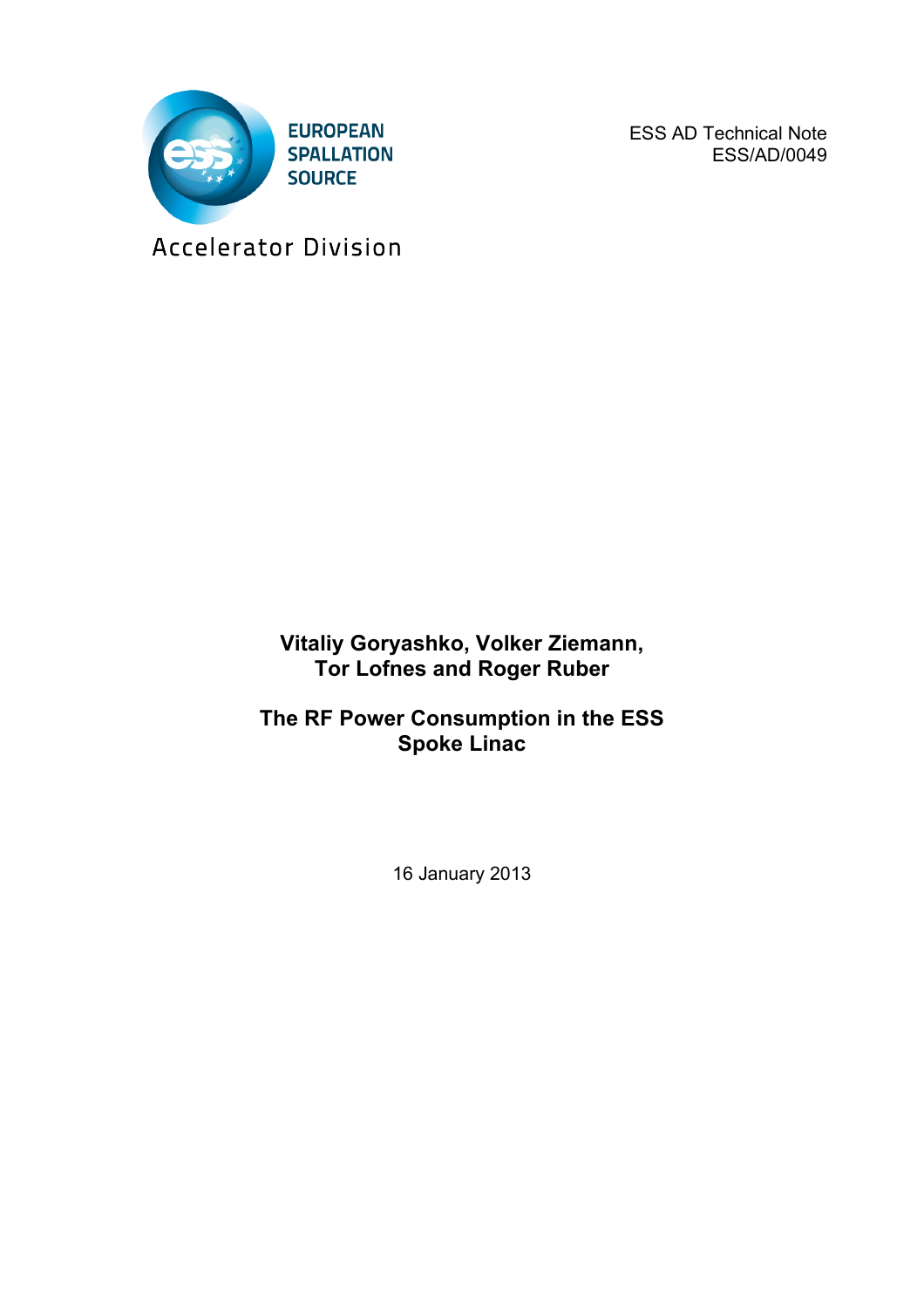Uppsala University FREIA Group



16th January 2013 vitaliy.goryashko@physics.uu.se

# RF POWER CONSUMPTION IN THE ESS SPOKE LINAC

V. Goryashko, V. Ziemann, T. Lofnes, R. Ruber, FREIA Group, Uppsala University

#### Abstract

In the ESS LINAC the transition energy between the DTL and the spoke LINAC was changed by adding the fourth DTL tank in order to match the spoke LINAC in terms of the velocity acceptance. We present calculation of the RF power required to be fed to each spoke cavity to achieve the nominal acceleration gradient. The RF power overhead needed to compensate the beam loading and the Lorentz detuning is calculated and the peak and average values of the total RF power are presented. Overhead in terms of the power averaged over the pulse is only a few percents whereas the peak power overhead can reach 20% and lasts for around 200 microseconds. It turns out that the power overhead is mainly determined by the strong beam loading because of a high beam current whereas the Lorentz detuning is weak due to high stiffness of the spoke cavity and almost does not require extra power to the cavity. In our simulations the cavity voltage and phase are stabilized within nominal tolerances by feedback and feed-forward. A slow feed-forward is used to cure the Lorentz detuning whereas a fast feedback through a signal oscillator is applied to compensate the beam loading effect.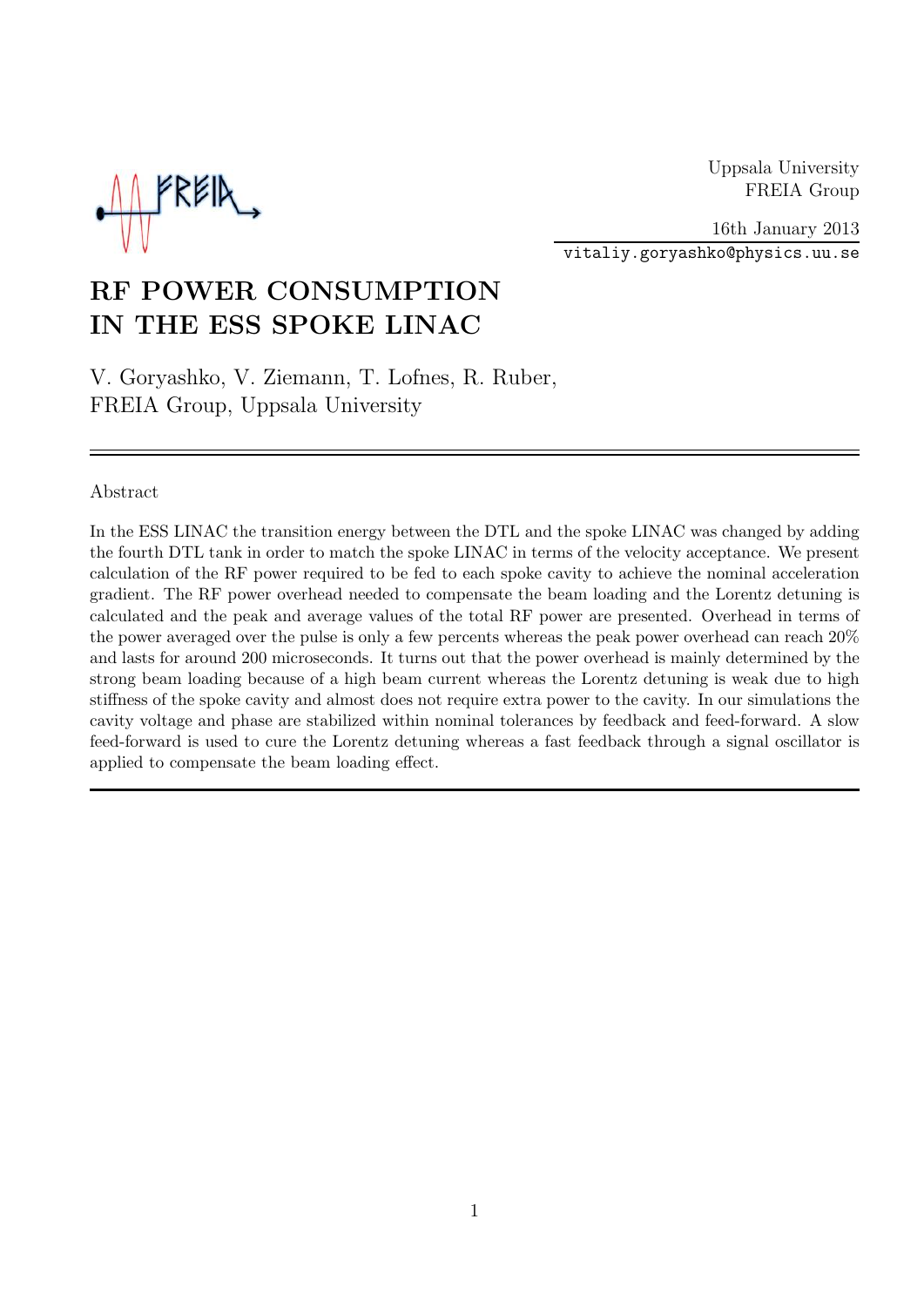# Contents

| $\mathbf{1}$            | Introduction                                       | 3                    |  |
|-------------------------|----------------------------------------------------|----------------------|--|
|                         | 2 Double Spoke Cavity                              | 3                    |  |
| 3 <sup>1</sup>          | Acceleration in the ESS Spoke LINAC                | $\overline{4}$       |  |
|                         | 4 The Beam-Cavity Interaction                      | 6                    |  |
| $5\overline{)}$         | <b>Optimum External Quality Factor</b>             | 9                    |  |
| 6                       | Simulation of a Single Cavity<br>6.1<br>6.2<br>6.3 | 10<br>11<br>14<br>18 |  |
| $\overline{\mathbf{7}}$ | RF Power Consumption along the Spoke LINAC         | 21                   |  |
| 8                       | Conclusion                                         | 22                   |  |
|                         | References<br>23                                   |                      |  |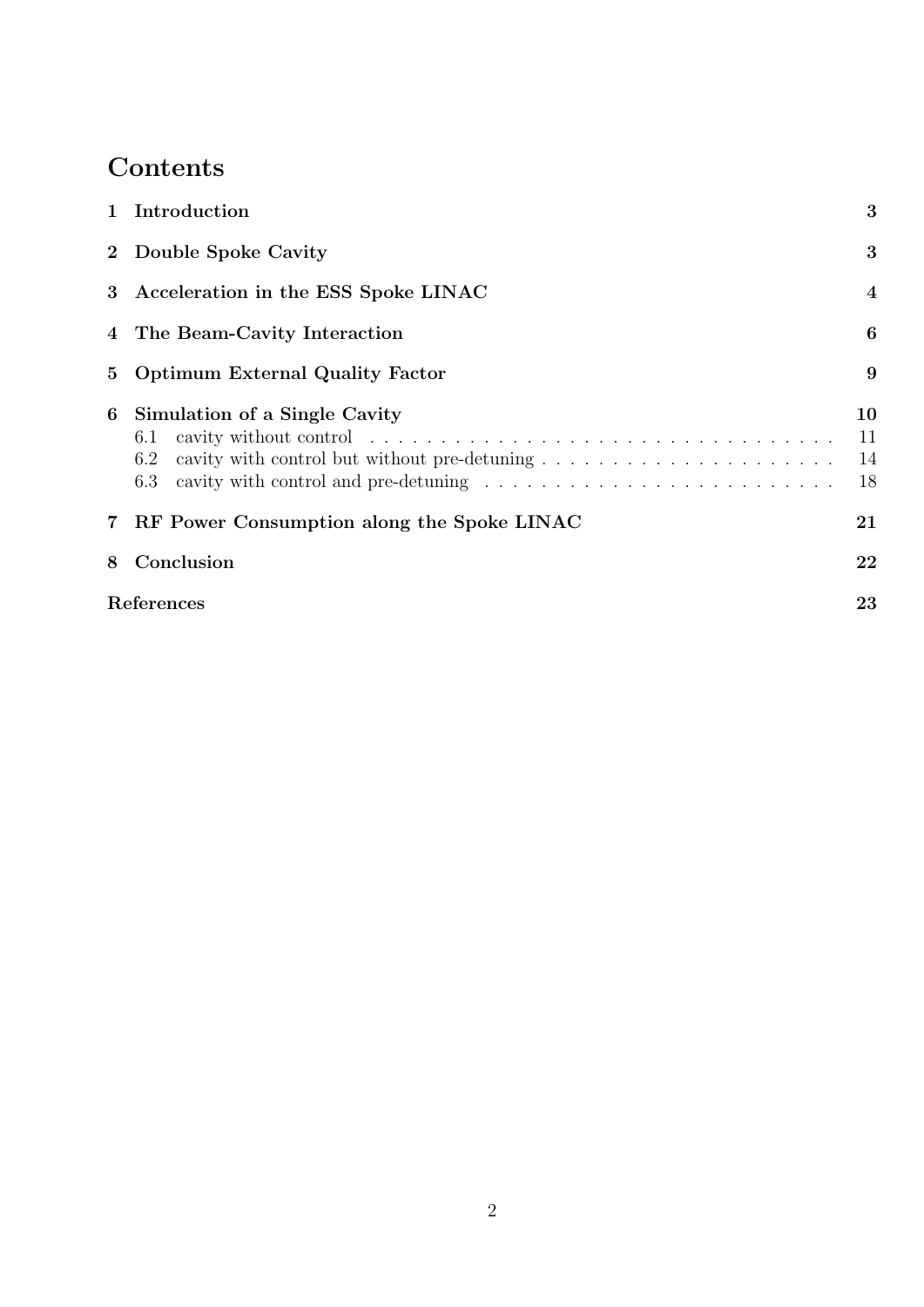### <span id="page-3-0"></span>1 Introduction

The spoke cavity is a superconducting TEM type resonator with large velocity acceptance and high mechanical stiffness. Although the spoke cavity was invented more than twenty yeas ago and numerous studies on it have been performed, the ESS LINAC will be the first LINAC using spoke cavities to accelerate the beam. Experience with other types of superconducting cavities indicates that high-power test is vital for reliable operation of the cavity in an accelerator. Therefore, the FREIA group at Uppsala University is building a high-power RF test facility able to study performance of the ESS spoke cavity. In addition, the FREIA RF source is considered as a prototype for the ESS spoke LINAC source. The requirements on an RF source are dictated by the beam-wave interaction in spoke cavities of the ESS LINAC so that in the present report we study in detail the beam-wave interaction in each cavity of the ESS spoke LINAC and calculate the RF power consumption taking into account the beam loading and the Lorentz detuning.

In the previous ESS LINAC design [[1\]](#page-23-0) the transition energy between the DTL and the spoke LINAC was chosen to be 50 MeV but the beam velocity corresponding to this energy is on the edge of the double spoke cavity velocity acceptance such that first several cavities of the spoke LINAC were inefficient and an average power up to 400 kW to the coupler had to be provided [[2](#page-23-0)]. Therefore, the ESS LIANC was redesigned and the transition energy between the DTL and the spoke LINAC was increased to 79 MeV by adding the fourth DTL tank in order to match the spoke LINAC in terms of the velocity acceptance. For the new LINAC design we present calculation of the RF power required to be fed to each cavity to achieve the nominal acceleration gradient. The RF power overhead needed to compensate the beam loading and the Lorentz detuning is studied.

To obtain the beam of a high quality in terms of the energy spread and emittance the cavity voltage magnitude and phase should be controlled very accurately. According to the ESS design [[1](#page-23-0)], the voltage magnitude deviation must be below  $0.1\%$  of the total value and its phase deviation must not exceed 0.5 degrees. This can be achieved by means of an appropriate control. The most widely used control technique is the negative feedback based on a PID controller. The idea is to control a system's output by comparing it to a desired setpoint and feeding the error back to the input dynamically. At the same time, when a perturbation can be foreseen like the Lorentz detuning, it is useful to use a feed-forward technique to prevent such a perturbation. Combined feedback and feed-forward control can significantly improve performance over simple feedback architectures when there is a major disturbance to the system that can be measured beforehand [[3\]](#page-23-0). In the present study we apply the aforementioned techniques of control to stabilize the cavity voltage magnitude and phase in cavities of the ESS spoke LINAC. Features of the double spoke cavity and the LINAC design are discussed.

## 2 Double Spoke Cavity

There are three major classes of superconducting structures [[4\]](#page-23-0): high, medium and low- $\beta$ , where  $\beta = v/c$  is the normalized velocity of accelerated particles and c is the speed of light. Medium velocity structures with  $\beta$  between 0.2 and 0.7 are used for protons with energies less than 1 GeV as well as for ions. The cavity gap length is usually  $\beta\lambda/2$ , where  $\lambda$  is the wavelength corresponding to the frequency choice for the accelerating structure. For  $\beta < 0.5$  spoke resonators with single or multigaps are becoming popular due to their large velocity acceptance and mechanical stiffness [[5](#page-23-0)].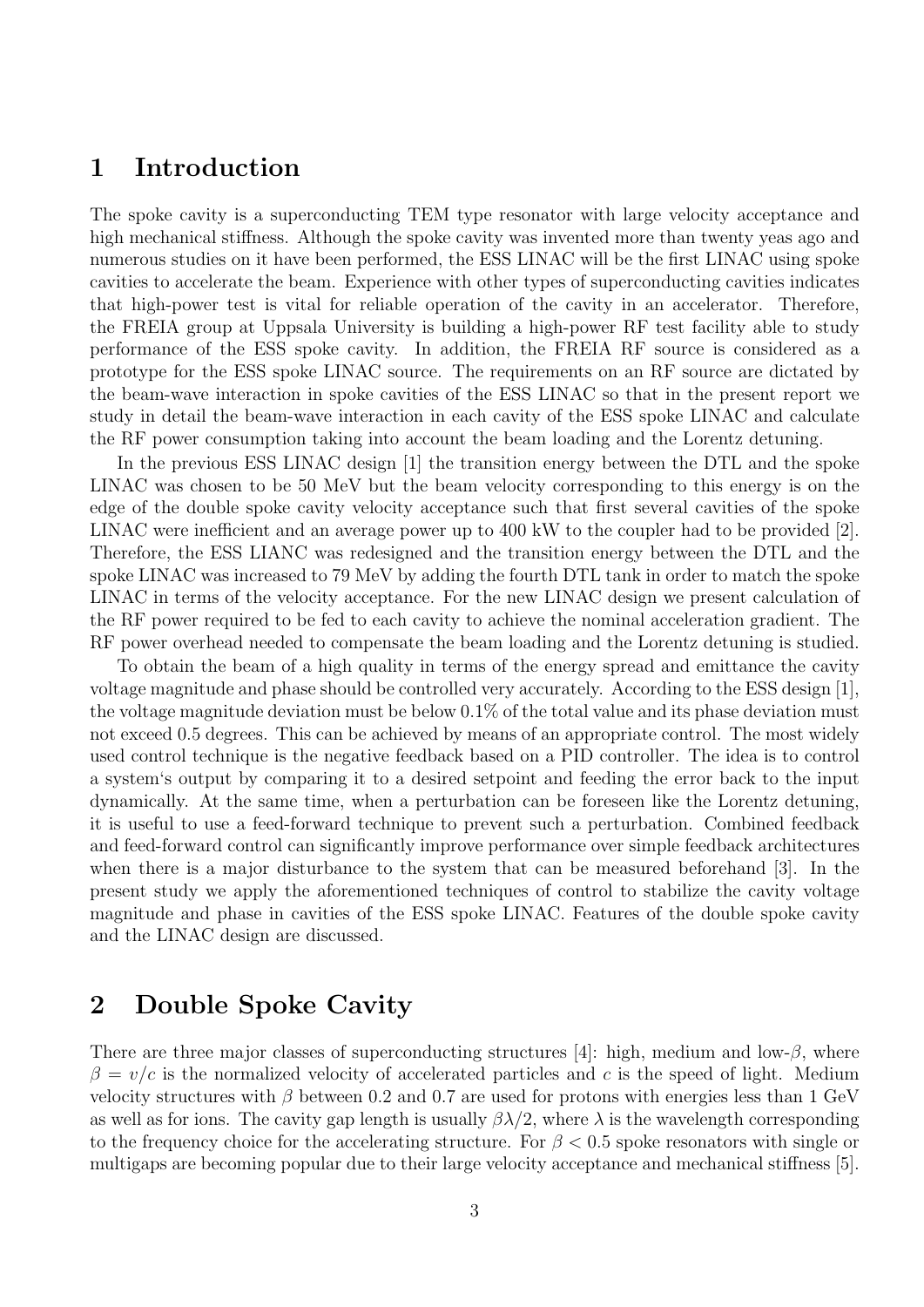<span id="page-4-0"></span>

Figure 2.1: The on-axis accelerating electric field as a function of the longitudinal position in the double spoke cavity (on the left). Normalized transire-time factor,  $T(\beta)$ , vs. beam velocity  $\beta$  (on the right).

Elliptical shape cells for  $\beta < 0.5$  become mechanically unstable as the accelerating gaps shortens and cavity walls become nearly vertical. The choice of a low RF frequency, favored for ion and proton applications, also makes the elliptical cells very large.

Spoke resonators belong to the family of TEM resonators and each spoke element can be considered as a half-wavelength resonant transmission line operating in a TEM mode. A halfwavelength transmission line, with a short at both ends, has maximum voltage in the middle and behaves as a half-wavelength resonator. For a multispoke resonator, the electric field of the accelerating mode in adjacent gaps differs in phase by  $\pi$  radians as one can see in Fig. 2.1, where the accelerating electric field of the double spoke is shown <sup>1</sup>. Thus, the name  $\pi$ -mode applies to the accelerating mode that in fact is the lowest frequency mode in the pass-band. Due to the change in the field during the finite time of particles transit across the accelerating gap, a particle of charge q traversing the gap with velocity  $\beta$  has an energy gain lower than  $qV_q$ , where  $V_q$  is the maximal gap voltage. The transit-time factor integral takes into account the corresponding drop in voltage gain. A typical resonator is optimized for the maximum transit-time factor at a particular  $\beta$  value called the resonator geometrical beta but the transit-time factor will drop for other  $\beta$  values. The normalized transit-time factor  $T(\beta)$  for the double spoke resonator designed at IPN Orsay is shown in Fig. 2.1.

### 3 Acceleration in the ESS Spoke LINAC

To bring the beam to the highest energy within a given length of the ESS spoke LINAC, the spoke cavities are chosen to operate at the same maximal accelerating gradient [[6\]](#page-23-0) since it directly determines the maximal energy gain achievable in a cavity. Maximal  $E_{acc}$  for a double spoke cavity is 8.5 MV/m and limited by the peak surface electric and magnetic fields (35 MV/m and 70 mT) as well as longitudinal phase advance constrains related to the beam dynamics. The accelerating

 $1$ <sup>1</sup>the authors are thankful to Sebastien Bousson for providing the data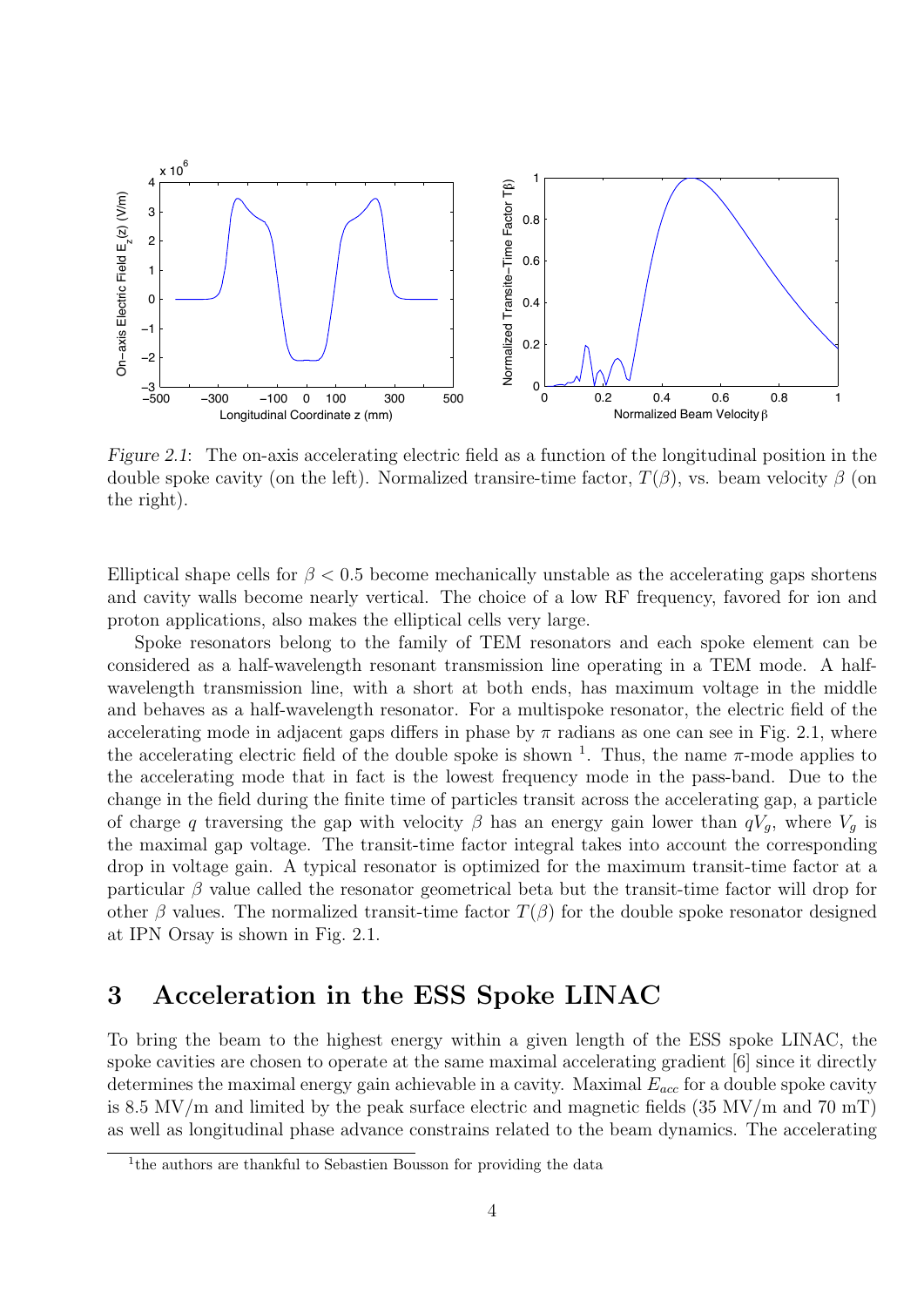

Figure 3.1: The synchronous RF phase  $\phi_s$  along the spoke LINAC.

cavity voltage is related to accelerating gradient  $E_{acc}$  by  $V_c = E_{acc}L_{acc}$ , where  $L_{acc} = (n+1)\beta\lambda/2$ is the accelerating length and  $n$  is the number of spoke bars. Note that all characteristics of the cavity are defined for  $\beta$  equaling the cavity geometrical beta. This implies that beams having different velocities will see different accelerating voltages because of different transit-time factors. In addition, the synchronous RF phase changes along the LINAC, thus additionally changing the power transfer to the beam. To achieve a sufficient longitudinal acceptance by longitudinal RF focusing, the synchronous phase starts out at  $-35^{\circ}$  degrees at the beginning of the DTL. The lower space charge forces at the higher energies allows to increase the synchronous phase to  $-15^{\circ}$  towards the end of the medium- $\beta$  cavities and remains at that value throughout the high- $\beta$  section [\[7\]](#page-23-0). To ensure a smooth phase advance variation across the frequency jump from 352.21 to 704.42 MHz at the end of the spokes, and to capture all particles after the frequency jump, the synchronous phase is in addition decreased towards the end of the spokes. The longitudinal focusing is thus increased, shortening the bunch as a preparation for the frequency jump [\[7\]](#page-23-0). The synchronous phase in the spoke LINAC may be approximated by a parabolic function and is shown in Fig. 3.1.

Once defined the normalized transit-time factor the cavity voltage seen by the beam can be written as

$$
\Delta V_b(\beta) = \Delta V_b(\beta_{opt}) T(\beta) \cos \phi_s,\tag{3.1}
$$

where  $\phi_s$  is the synchronous phase of the RF field seen by the beam and  $\Delta V_b(\beta_{opt})$  is the maximal cavity voltage seen by the particle accelerated on-crest ( $\phi_s = 0$ ) with  $\beta$  equaling the geometrical beta of the cavity. The beam velocity is assumed to be constant during passing the cavity such that using Eq.  $(3.1)$  and definitions for the beam energy,  $U_b$ , and velocity

$$
\gamma = 1 + (U_b + e\Delta V_b)/(m_p c^2), \quad \beta = \sqrt{1 - 1/\gamma^2},
$$
\n(3.2)

where  $m_p$  is the proton mass, one can successively calculate the beam energy along the LINAC. The energy gain  $\Delta U_b = e \Delta V_b$  strongly depends on the initial beam energy  $U_b$  at the first spoke cavity via the normalized transit-time factor  $T[\beta(U_b)]$ . This initial energy is the transition energy between the DTL and the spoke cavities. The results of calculation of  $\Delta U_b$  as a function of  $U_b$  are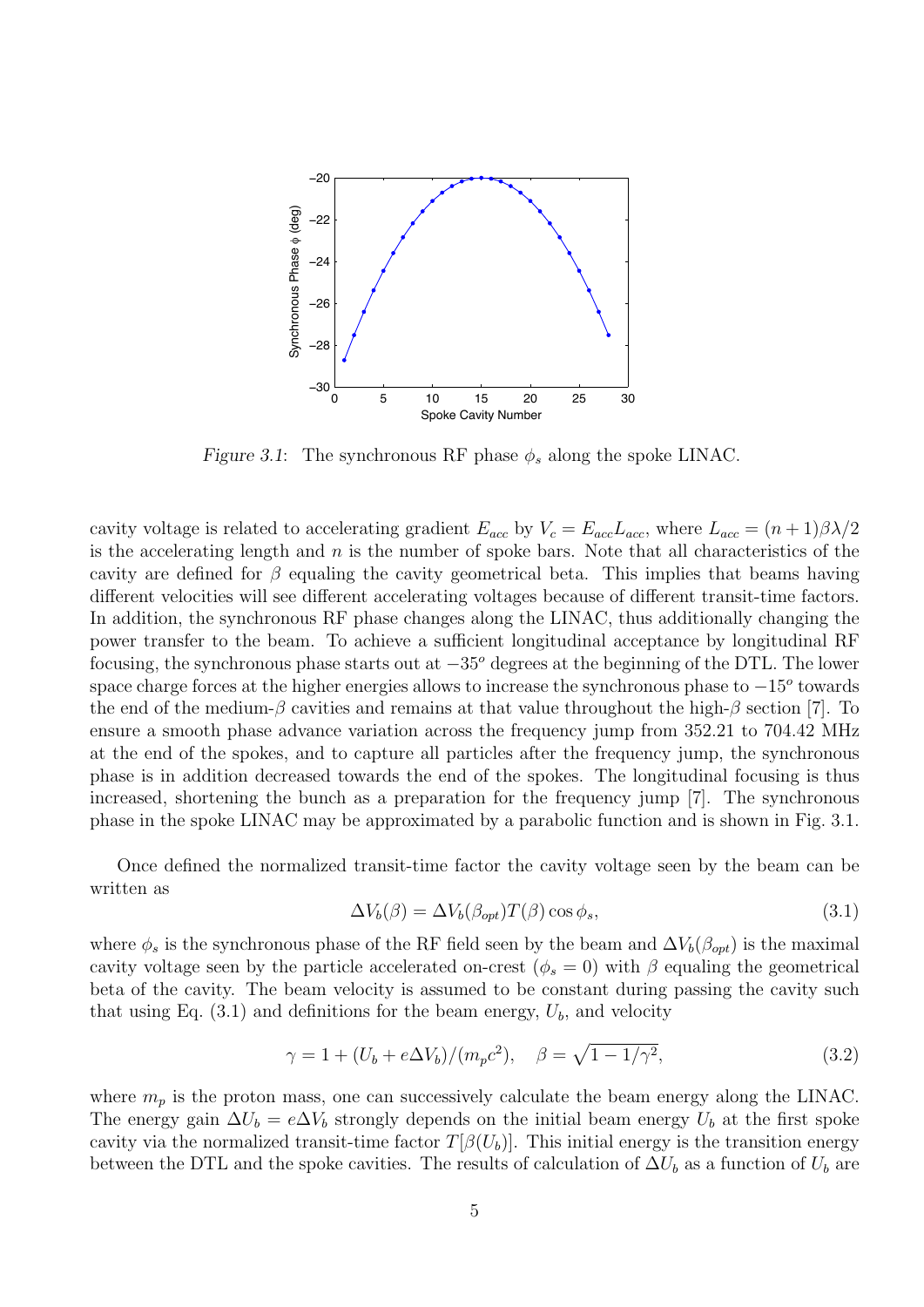<span id="page-6-0"></span>shown in Fig. 3.2. The maximum  $\Delta U_b$  of 127 MeV is achieved for an initial energy of 100 MeV. One can also see that the transition energy of 79 MeV between the DTL and the spoke cavities defined in the latest ESS design is a good compromise between the minimum transition energy and maximum energy gain. In what follows this value of the beam energy at the beginning of the spoke LINAC is used for simulations.

The voltage seen by the beam and the beam energy in each cavity of the spoke LINAC are shown in Fig. [3.3](#page-7-0). Note that to estimate the beam energy gain along the LINAC one needs to know only the maximal accelerating gradient, the normalized transit-time factor and the synchronous phase distribution along the LINAC. However, to calculate an RF power needed to feed the cavities one has to consider dynamics of the cavity voltage and phase in the presence of the beam loading and Lorentz detuning. This is done in the next section by modeling the cavity and the beam by lumped elements.

### 4 The Beam-Cavity Interaction

To study the evolution of the accelerating field in a spoke cavity we will adopt the traditional model [[8](#page-23-0)], in which the cavity is presented by a lumped RLC circuit, the coupler by a transmission line with impedance  $Z_T$  on which we have the incident (generator) wave current  $I_i$  and the reflected wave current  $I_r$ , see Fig. [4.1.](#page-7-0) The latter is assumed to disappear without re-reflection (typically there is a circulator between the spoke cavity and the RF source). The beam is modeled as a current source with current  $I_b^{RF}$ , where  $I_b^{RF}$  is the RF beam current that is twice of the DC beam current,  $I_b^{RF} = 2I_b^{DC}$ . The cavity characterized by the angular resonant frequency  $\omega_0$  is excited to voltage  $V_c$  under these conditions. The geometric shunt impedance  $(R/Q)$  of the cavity is defined as

$$
(R/Q) = \frac{1}{2} \frac{V_c^2}{\omega_0 U_{st}},\tag{4.1}
$$

where  $U_{st}$  is the energy stored in the cavity.

We will assume that variations of the generator and beam currents as well as external pertur-



Figure 3.2: The energy gain vs. the transition energy between the DTL and the spoke LINAC.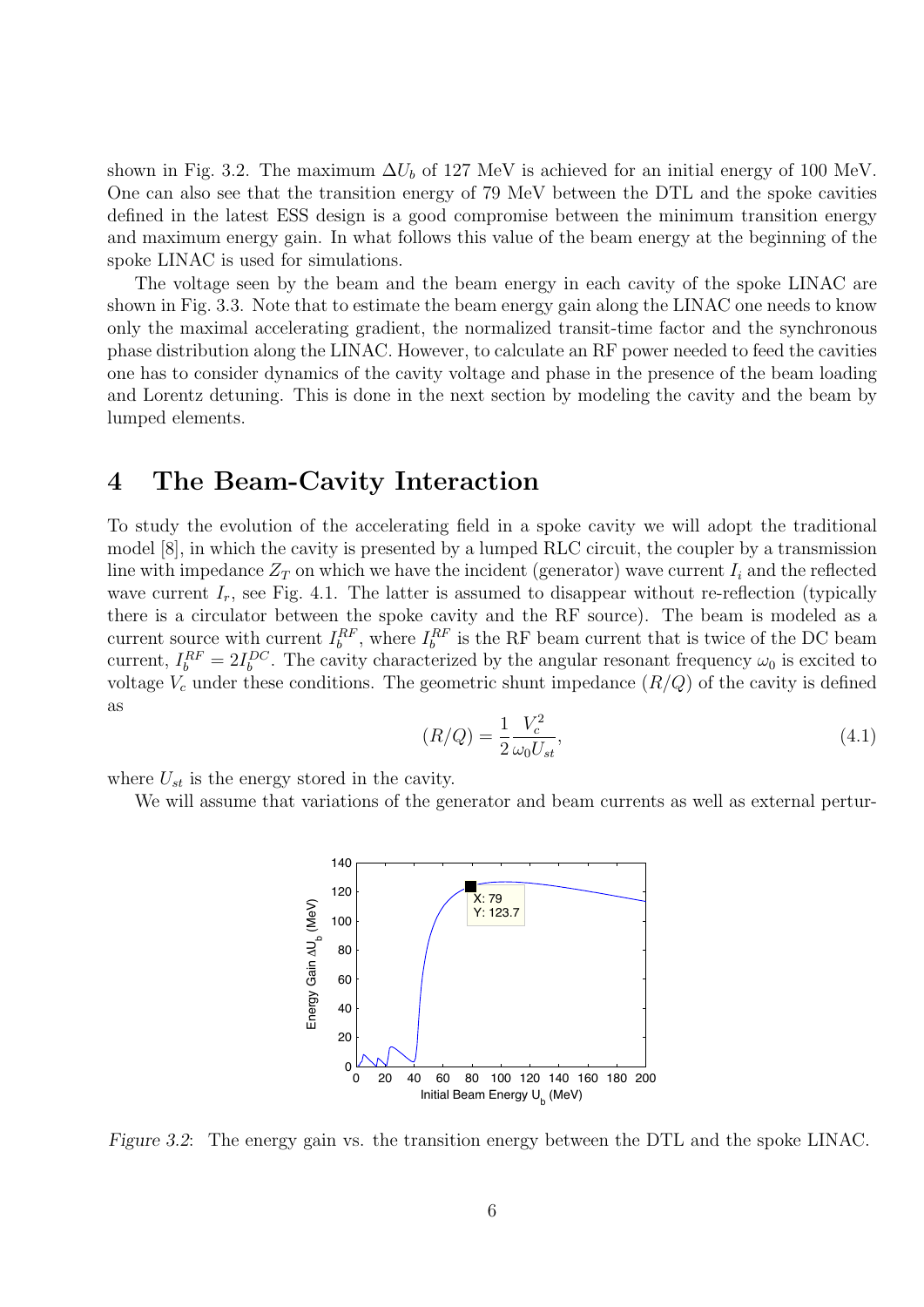<span id="page-7-0"></span>

Figure 3.3: The voltage seen by the beam  $V_b$  (on the left) and the beam energy  $U_b$  (on the right) along the spoke LINAC.

bations are slow as compared to the RF period such that a dynamic quantity may be represented as a product of a slow varying envelope multiplied by  $\exp(i\omega t)$  (in general case  $\omega$  is not identical to  $\omega_0$ ), e.g.  $V_c(t) = \text{Re}\{A(t)\exp(i\omega t)\}\$ and  $\omega^{-1}d\ln A/dt \ll 1$ . The impedances of the loaded cavity and transmission line can be expresses in terms of the shunt cavity resistance  $R$ , and three quality factors:  $Q_0$  is the quality factor of the bare cavity,  $Q_{ext}$  is the quality factor of the coupler cavity,  $Q_L = (Q_0^{-1} + Q_{ext}^{-1})^{-1}$  is the total quality factor. For a superconducting cavity the loaded quality factor is mainly determined by the external Q-factor,  $Q_L \approx Q_{ext}$ . Note that  $Q_{ext}$  is a way to express the coupling strength of an (RF) coupler:  $Q_{ext}P_{ext} = \omega U_{st}$ , where  $P_{ext}$  is the power leaking out of this coupler for the given  $U_{st}$ .

Using the slow varying approximation we arrive at a first order differential equation for the complex cavity voltage amplitude [\[8\]](#page-23-0)

$$
t_F \frac{dA}{dt} + A(1 - 2i\delta Q_L) = 2Q_L \frac{R}{Q} [I_i(t) - I_b^{DC}(t) F_b e^{-i\phi_s}],
$$
\n(4.2)

where  $\delta = (\omega_0 - \omega)/\omega$  is the normalized detuning,  $\phi_s$  is the synchronous phase defined according to the electron linac convention (the energy transfer from the field to the beam is maximal when  $\phi_s = 0$ ,  $F_b$  is the beam form-factor, t and  $t_F = 2Q_L/\omega$  are the observation and filling time, respectively.



Figure 4.1: The lumped model: cavity modeled by an RLC circuit, the coupler by a connected transmission line of impedance  $Z_T$  and the beam by a current source.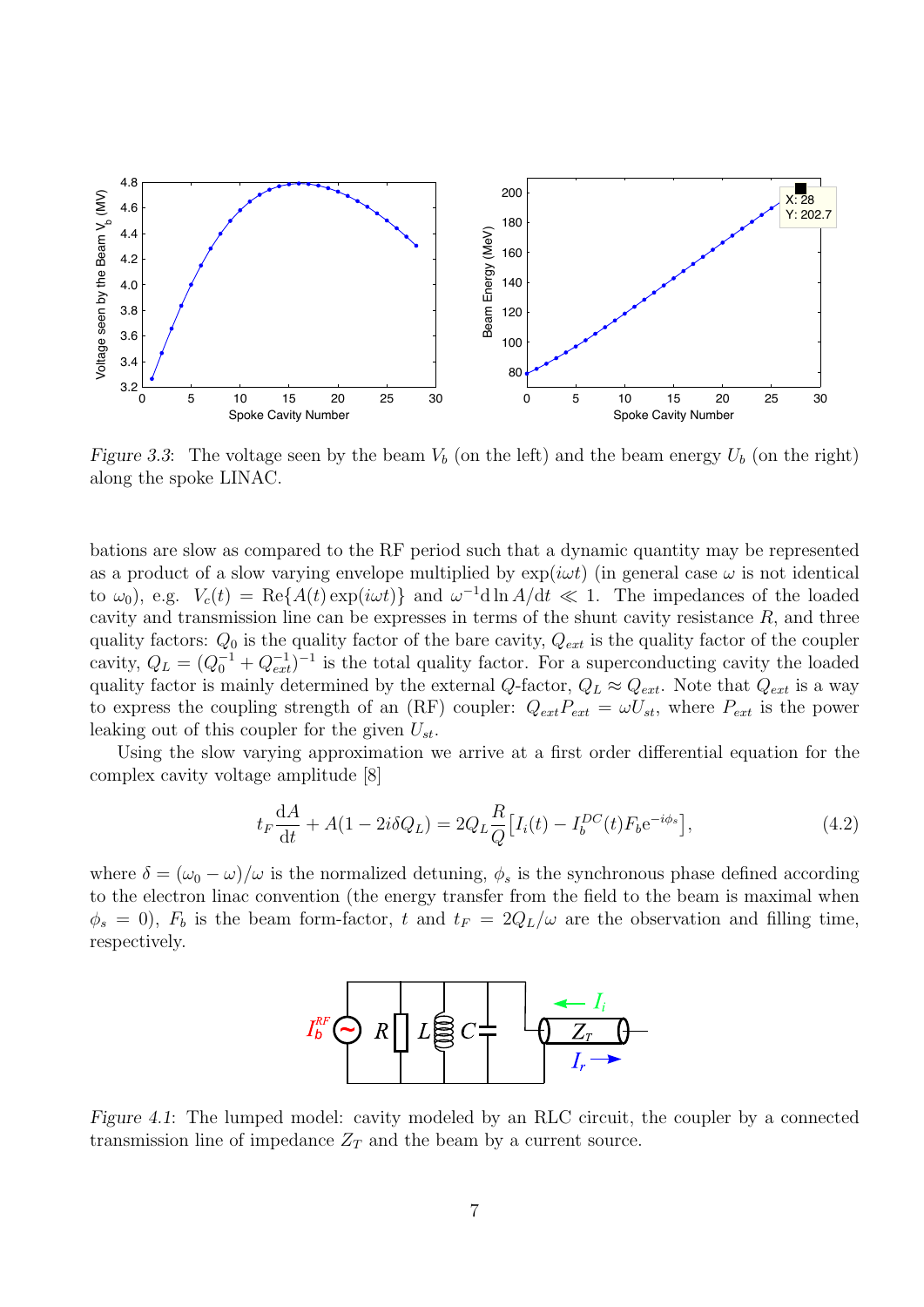<span id="page-8-0"></span>The current reflected by the cavity reads

$$
I_r(t) = \frac{1}{2Q_L(R/Q)} \Big[ A(1 + 2i\delta Q_L) - t_F \frac{dA}{dt} \Big] - I_b^{DC}(t) F_b e^{-i\phi_s}.
$$
 (4.3)

and the power coming to the cavity from the coupler (incident power) and the power reflected by the cavity to the coupler are

$$
P_{i,r} = \frac{R/Q}{2} Q_{ext} |I_{i,r}|^2.
$$
\n(4.4)

The energy conservation low reads

$$
\frac{1}{t_F} \frac{\mathrm{d}U_{st}}{\mathrm{d}\tau} = P_g - P_r - P_b,\tag{4.5}
$$

where  $U_{st} = |A|^2/2\omega Q_L$  is the energy stored in the cavity and

$$
P_b = \text{Re}\{A I_{b,DC}^* e^{i\phi_s}\}\tag{4.6}
$$

is the power transferred to the beam.

Within the steady-state limit  $(A(t) = V_c = \text{const})$  one can minimize the reflected power by tuning the cavity, the so-called 'reactive beam loding compensation',

$$
\frac{\Delta\omega^{opt}}{\omega} = \frac{(R/Q)I_b^{DC}F_b\cos\phi}{V_c}
$$
\n(4.7)

and the reflected power completely disappears if the coupler is also adapted such that

$$
Q_{ext}^{opt} = \frac{V_c}{2(R/Q)I_b^{DC}F_b\sin\phi}.
$$
\n(4.8)

For a high Q resonator such as superconducting cavities, the narrow electromagnetic bandwidth makes the coupling between the cavity and the RF feeding source sensitive to rather small amount of detuning. As a result, small mechanical deformations due to, for example, the surronding vibration noise (microphonics) or Lorentz forces (due to the radiation pressure), are a source of concern. Whereas microphonics are usually critical for CW operation, the dynamic detuning associated to Lorentz forces is the main issue for pulsed operation as in the SNS [\[9](#page-23-0)]. Then, one can also expect the Lorentz detuning to be especially relevant to the ESS spoke cavity. In the case of the static field pressure the frequency deviation is proportional to the negative square of the accelerating field  $\Delta f = -|K_L|E_{acc}^2$ , where  $K_L < 0$  is referred to as the Lorentz detuning factor in  $\rm Hz/(MV/m)^2$ . If we now take into account only the main mechanical mode, then the frequency deviation may be approximately described by a 1st order differential equation

$$
\tau_m \frac{d\Delta\omega}{dt} = -[\Delta\omega(t) - \Delta\omega_T(t)] + 2\pi K_L E_{acc}^2,\tag{4.9}
$$

where  $E_{acc}^2 = |A|^2 / L_{acc}^2$  and  $L_{acc} = (n+1)\beta\lambda/2$  are the accelerating electric field and length, respectively,  $\beta$  is the velocity factor, n is the number of spoke bars,  $\lambda$  is the wavelength of the accelerating field,  $\tau_m$  is the mechanical damping time constant and  $\Delta \omega_T(t)$  is a frequency shift due to an external mechanical excitation (such as a piezo-electric tuner).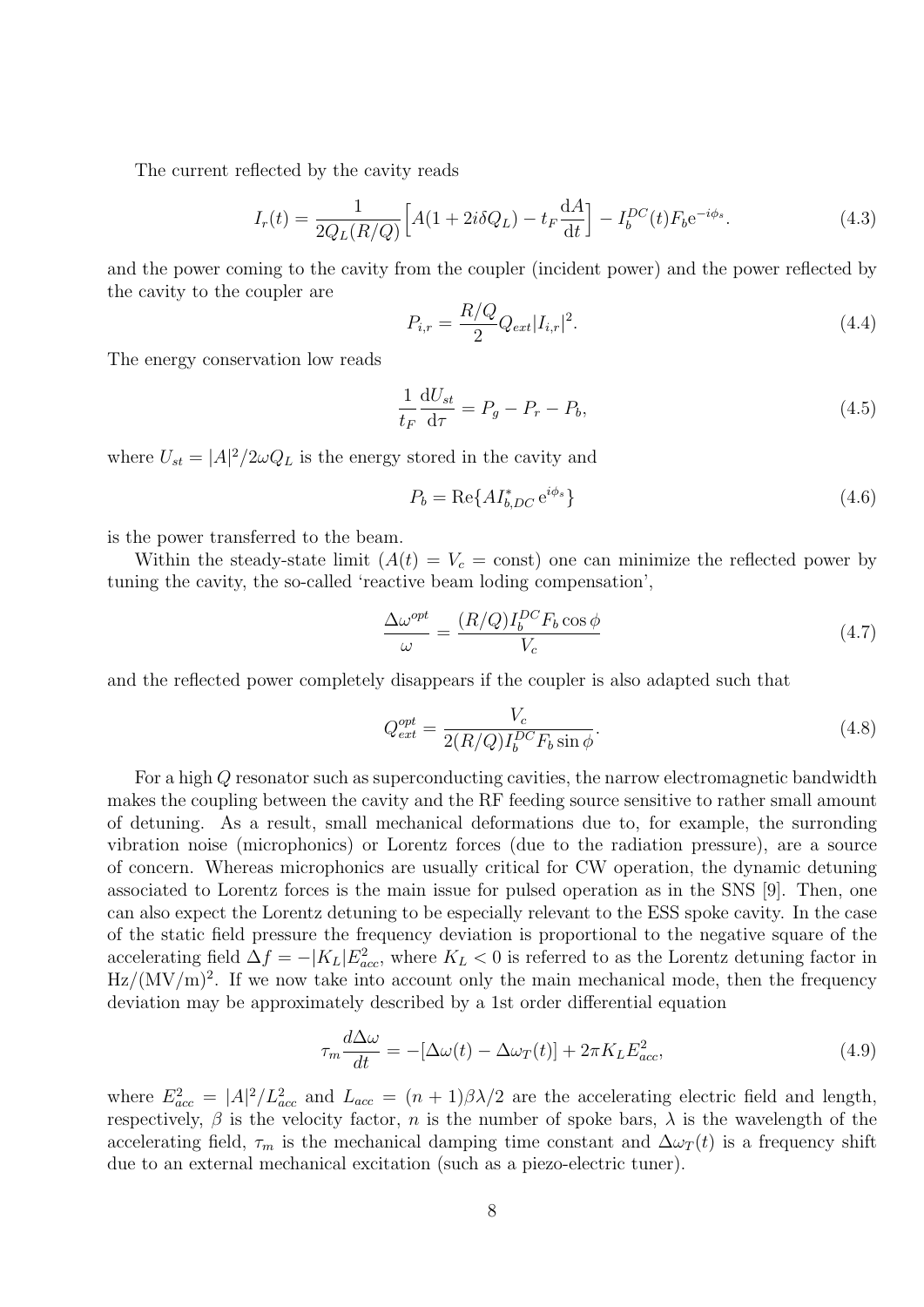<span id="page-9-0"></span>

Figure 4.2: Feedback and feed-forward control of the accelerating voltage of a cavity fed by a power amplifier (PA).

# 5 Optimum External Quality Factor

In accelerators the cavity coupler supplies high RF power from an RF source to a cavity, which transfers this power to the beam via the cavity longitudinal electric field. As we mentioned in the previous section the reflected power completely disappears if the cavity is pre-detuned and the external quality factor is equal to the optimal value [\(4.8](#page-8-0)). However, having adjustable couplers in order to minimize the reflected power from each cavity is expensive because of complicated technology. In addition, the adjustable couplers are less reliable so that the couplers with a fixed quality factor will be used in the ESS spoke LINAC. Therefore, we have to choose external Qfactor in such a way that the power reflected by the whole spoke LINAC will be minimal. At the same time, we should keep in mind that the ESS LINAC will be upgraded to accelerate a 75 mA beam and we have to try also to minimize the reflected power for the upgraded case as well. Using the voltage distribution along the spoke LINAC shown in Fig. [3.3](#page-7-0) and Eqs. ([4.3\)](#page-8-0), [\(4.4](#page-8-0)) we have calculated the total reflected power within the steady-state approximation  $A(t) = V_c$ . The cavity parameters are given in the Table I:

| Parameter                 | Symbol       | Value               |
|---------------------------|--------------|---------------------|
| DC beam current           | $I_{b}^{DC}$ | $50 \text{ mA}$     |
| Accelerating gradient     | $E_{acc}$    | 8.5 MV              |
| Accelerating length       | $L_{acc}$    | $0.639$ m           |
| Cavity voltage            | $V_c$        | 5.1 MV              |
| Beam form-factor          | $F_b$        |                     |
| Bare cavity $Q$ -factor   | $Q_0$        | $1.2 \cdot 10^{10}$ |
| Geometric shunt impedance | R/Q          | $213\ \Omega$       |
| Frequency                 |              | 352.21 MHz          |

Table I. Beam and spoke cavity parameters.

The Lorentz force detuning is ignored in these simulations. Note that if the beam velocity  $\beta$  is different from the phase velocity of the spoke cavity  $\beta_0 = 1/2$ , then the geometric shunt impedance  $(R/Q)$  in Eqs. [\(4.3](#page-8-0)), [\(4.4](#page-8-0)) have to be replaced by  $(R/Q)T(\beta)$ .

From Fig. [5.1](#page-10-0) one can see that the power reflected by the spoke LINAC with a 50 mA beam is minimal at  $Q_{ext} \approx 2.8 \times 10^5$  whereas the power reflected in the case of a 75 mA beam is minimal at  $Q_{ext} \approx 1.9 \times 10^5$ . The same absolute level of reflected power is achieved in both cases at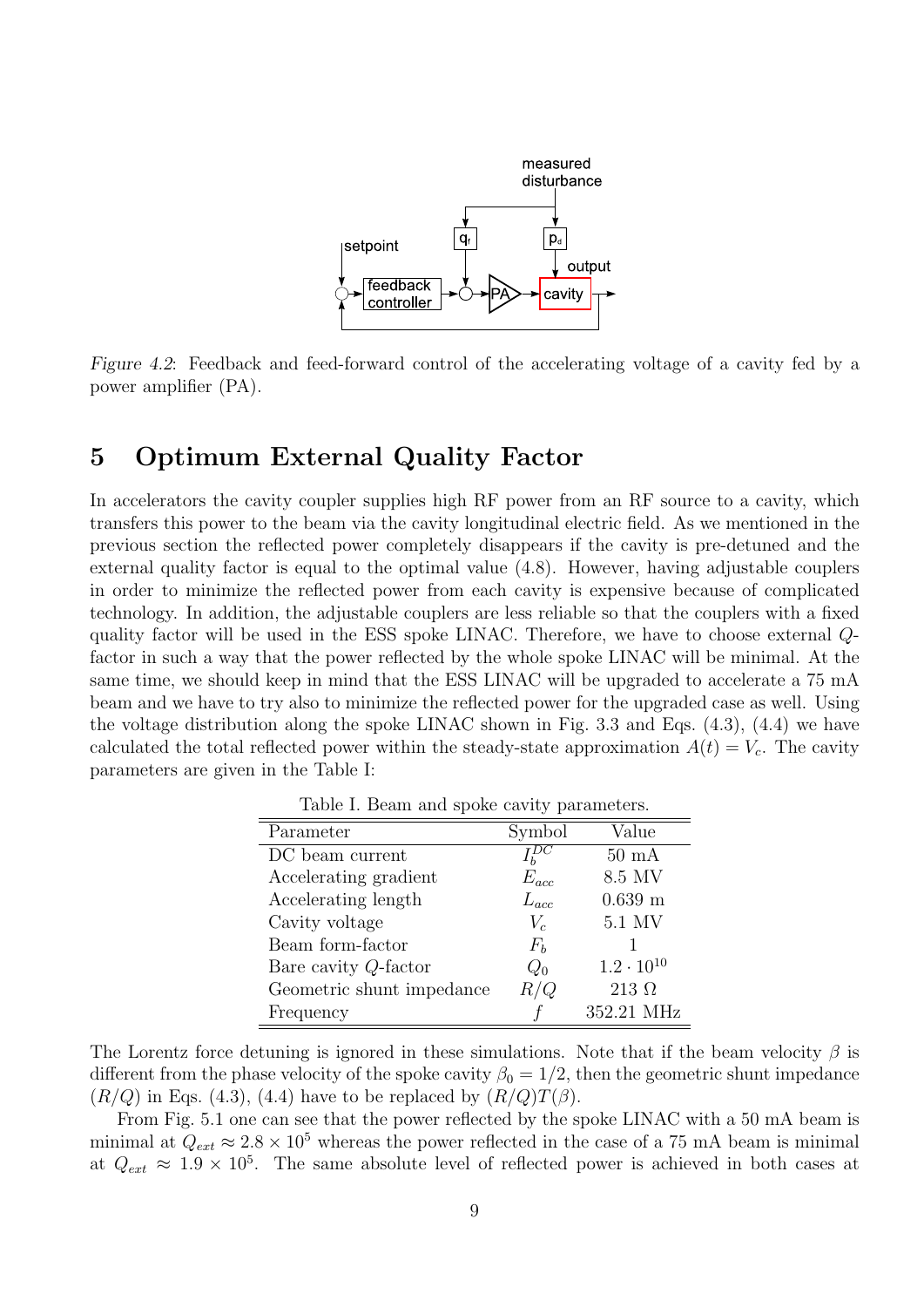<span id="page-10-0"></span>

Figure 5.1: The total power reflected by the spoke LINAC vs. the external quality factor. The main and upgraded LINAC configurations with 50 and 75 mA beams are considered

 $Q_{ext} \approx 2.3 \times 10^5$  and the minimum ratio of the reflected power to incident one equaling 1.18% is realised at  $Q_{ext} \approx 2.34 \times 10^5$ . In what follows, the latter value of the external quality factor is used in our simulations of the RF power consuptions in the ESS spoke LINAC. Thus,

$$
Q_{ext} = 2.34 \times 10^5. \tag{5.1}
$$

# 6 Simulation of a Single Cavity

In this section we present in detail the simulation results of the dynamics of the first spoke cavity in order to demonstrate the physics of the beam loading, Lorentz force detuning and the cavity voltage and phase stabilization. The analysis of the cavity voltage evolution in the presence of the beam loading and Lorentz detuning governed by Eqs. [\(4.2](#page-7-0))-[\(4.9](#page-8-0)) with applied feed-forward and feedback controls is performed with a model developed in the Simulink MatLab in a way similar to that realized in [\[3](#page-23-0)]. The RF source is modelled as a current source that emits an incident wave fed to the cavity coupler. The frequency response of the RF source is modelled as a low pass filter with 1 MHz bandwidth. The negative feedback is based on a PID controller that controls a system's output by comparing it to a desired setpoint and feeding the error back to the input dynamically. Since a perturbation caused by the Lorentz detuning is repetitive, a feed-forward technique is used to prevent such a perturbation. Combined feedback and feed-forward control can significantly improve performance over simple feedback architectures when there is a major disturbance to the system that can be measured beforehand [\[3\]](#page-23-0). The diagram of a control system is shown in Fig. [4.2.](#page-9-0) The parameters used for simulations are given in the Table II: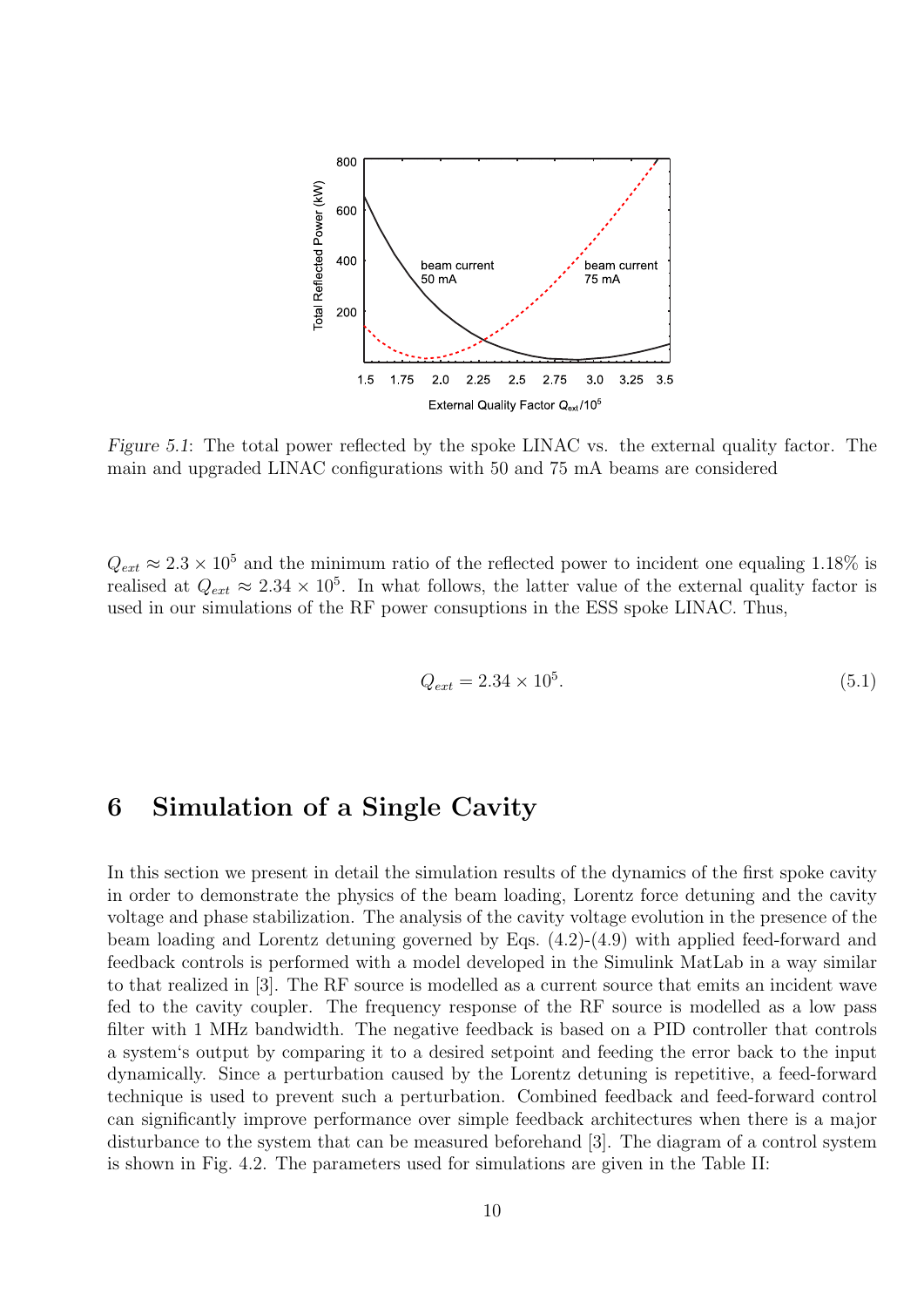<span id="page-11-0"></span>

| Parameter                             | Symbol           | Value                               |
|---------------------------------------|------------------|-------------------------------------|
| Beam velocity                         |                  | 0.386                               |
| Cavity voltage                        | $V_c$            | 5.1 MV                              |
| Maximum voltage seen by beam          | $V_b$            | 3.72 MV                             |
| Accelerating phase (LINAC convention) | $\phi_s$         | $-28.7$ deg                         |
| Optimal cavity pre-detuning           | $\Delta f^{opt}$ | 258 Hz                              |
| External Q-factor                     | $Q_{ext}$        | $2.34 \cdot 10^5$                   |
| Transit-time factor time              |                  | 0.73                                |
| Lorentz detuning coefficient          | $K_L$            | $-2.8 \text{ Hz} / (\text{MV/m})^2$ |

Table II. The parameters of the first spoke cavity and the beam.

#### 6.1 cavity without control

Let us first consider the cavity without control but with implemented cavity pre-detuning and a stepwise variation of the incident power shown in Fig. [6.1](#page-12-0) that allow to mitigate the beam loading effect. The beam during its passage through the cavity induces the voltage that adds to the voltage induced by the incident (from coupler) current so that the magnitude and phase of the total induced voltage change during the interaction of the beam with the cavity, see Figs. [6.2,](#page-12-0) [6.3](#page-13-0) representing the cavity voltage magnitude and phase as a function of time. Filling of the cavity with an electromagnetic field is also accompanied by the Lorentz detuning shown in Fig. [6.4](#page-14-0). The power transferred to the beam is presented in Fig. [6.5](#page-14-0). Note that the beam is accelerated off-crest so that it cannot absorb the whole RF power fed to the cavity. In order to prevent the cavity against overcharging in terms of voltage, the incident power is quickly reduced at the moment of beam injection to keep the accelerating voltage at the nominal level of 5.1 V. Hence, the incident power distribution has a stepwise shape. Let us stress that one should distinguish between the voltage seen by the beam and the cavity voltage. The latter corresponds to the voltage seen by a particle traveling with the velocity equaling the phase velocity of the accelerating  $\pi$ -mode. The cavity pre-detuning in terms of frequency is typically used to set the cavity phase to zero. In the simulations shown in Figs. [6.2,](#page-12-0) [6.3](#page-13-0) despite the frequency pre-detuning the cavity phase strongly deviates from zero because the Lorentz force effect is essential.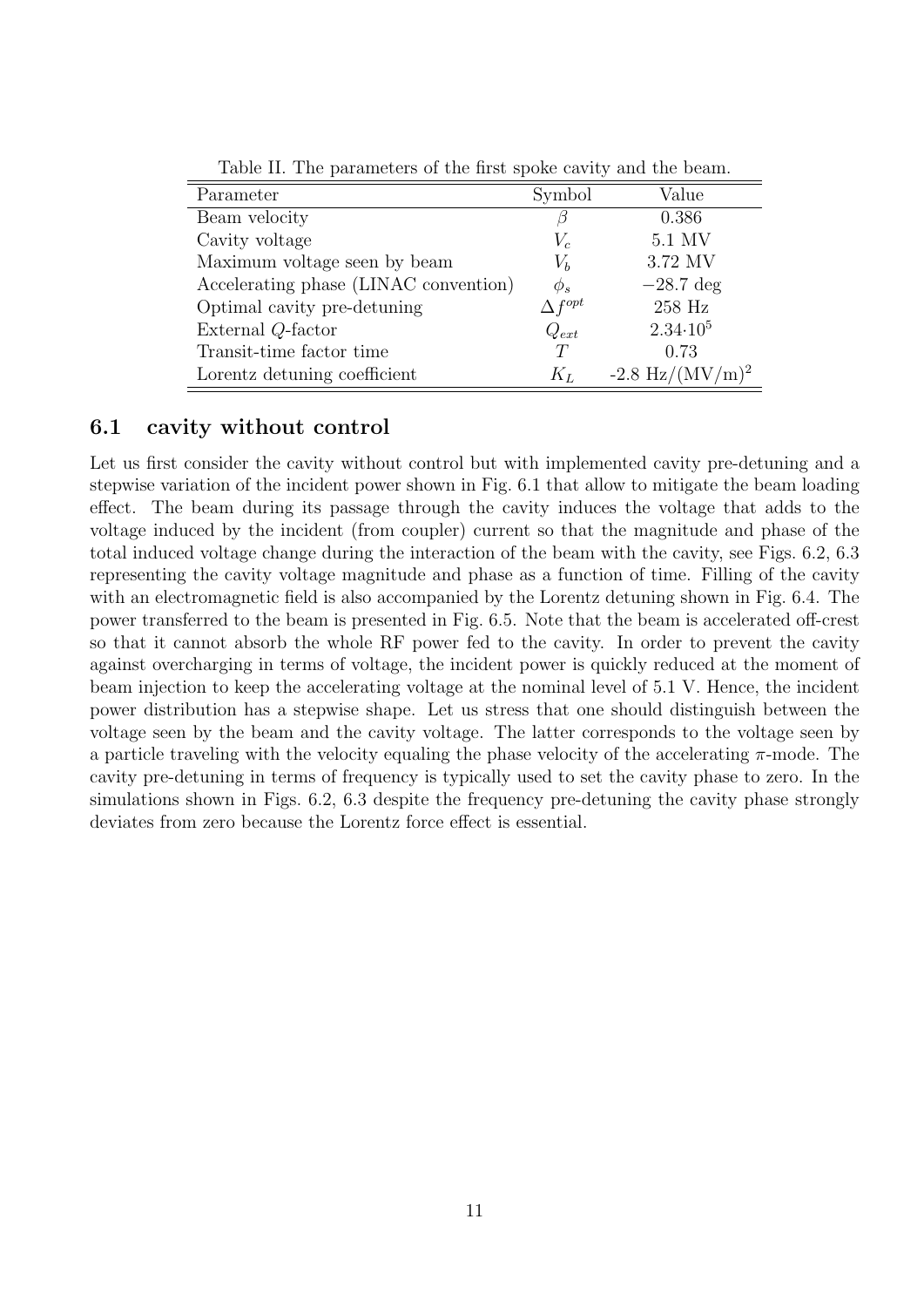<span id="page-12-0"></span>

Figure 6.1: The power feed to the cavity (on the left) and the phase of the incident wave (on the right) vs. time. There is no control but the cavity pre-detuning and stepwise variation of the incident power are used.



Figure 6.2: The cavity voltage magnitude and phase vs. time.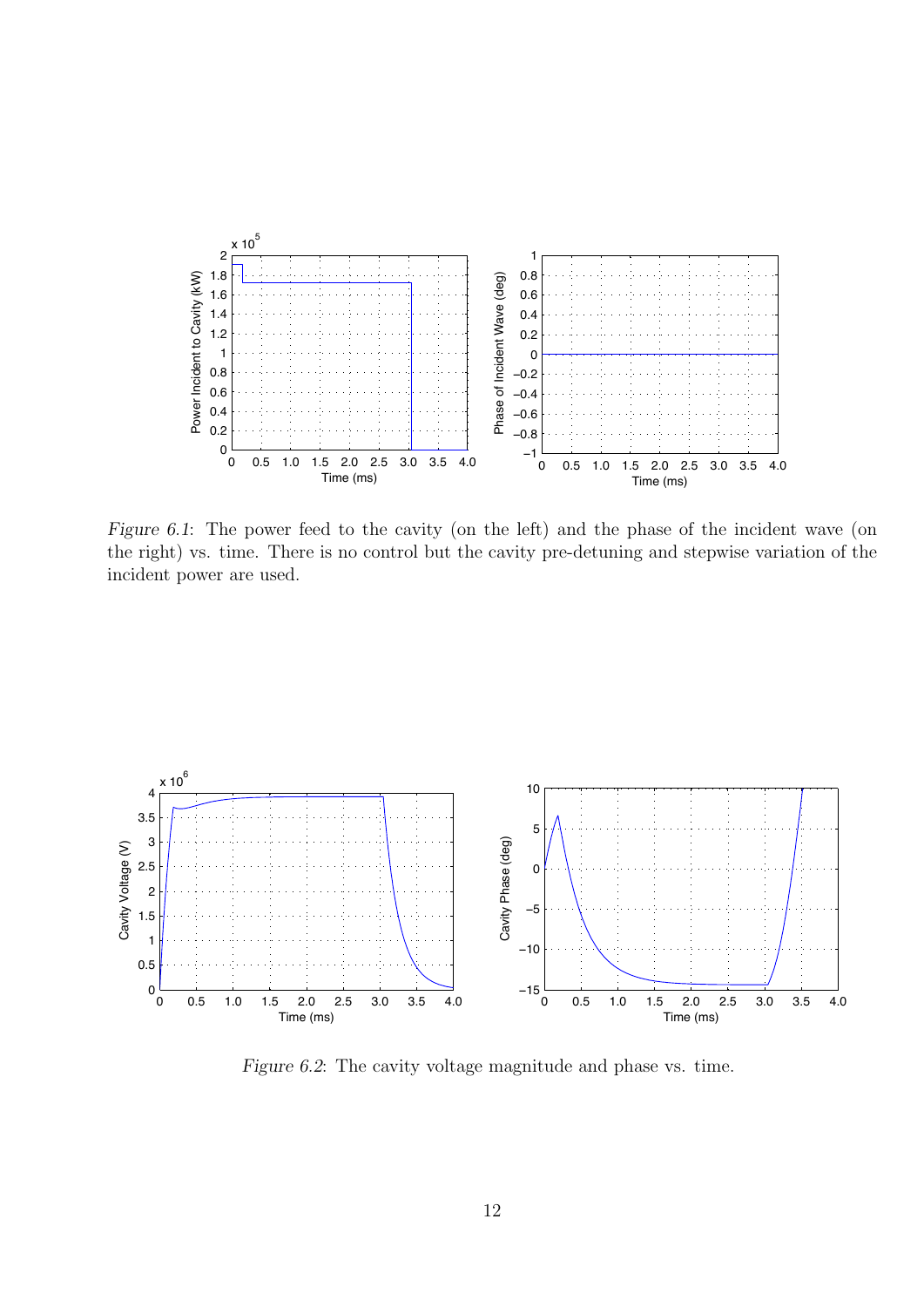<span id="page-13-0"></span>

Figure 6.3: Detailed view of the cavity voltage magnitude and phase dynamics around the moment of the beam injection.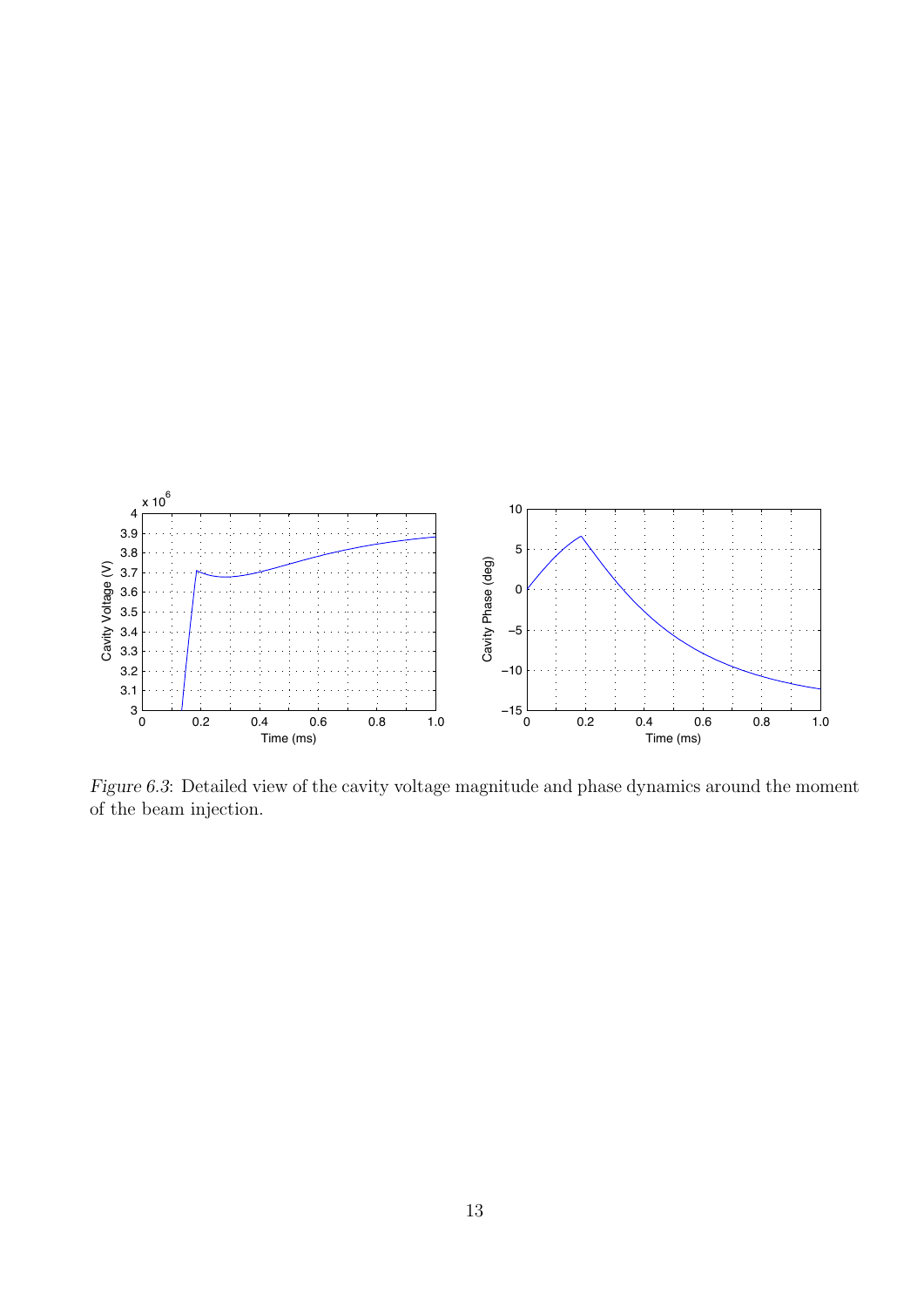<span id="page-14-0"></span>

Figure 6.4: Dynamic detuning of the frequency caused by the electromagnetic pressure vs. time.



Figure 6.5: The power transferred to the beam vs. time.

#### 6.2 cavity with control but without pre-detuning

We saw that the cavity voltage and phase deviate substantially from the required nominal values. As we mentioned the cavity voltage can be controlled by means of a fast feedback to mitigate the beam loading and by a slow feed-forward to cure the Lorentz detuning. In this subsection we present the simulation results of the cavity dynamics in the presence of control. Note that the feedback and the cavity pre-detuning produce opposite actions. Specifically, the feedback tends to keep the cavity voltage at zero level whereas the pre-detuning creates a phase phase shift that cancels the phase shift caused by the beam loading. So, without beam the feedback effect tries to compensate the pre-detuning effect so that we will first consider the cavity behaviour without applying the pre-detuning. The simulation results for the power required to be fed to the cavity as well as the phase of the incident wave are presented in Fig. [6.6,](#page-15-0) [6.7.](#page-15-0) The results for the controlled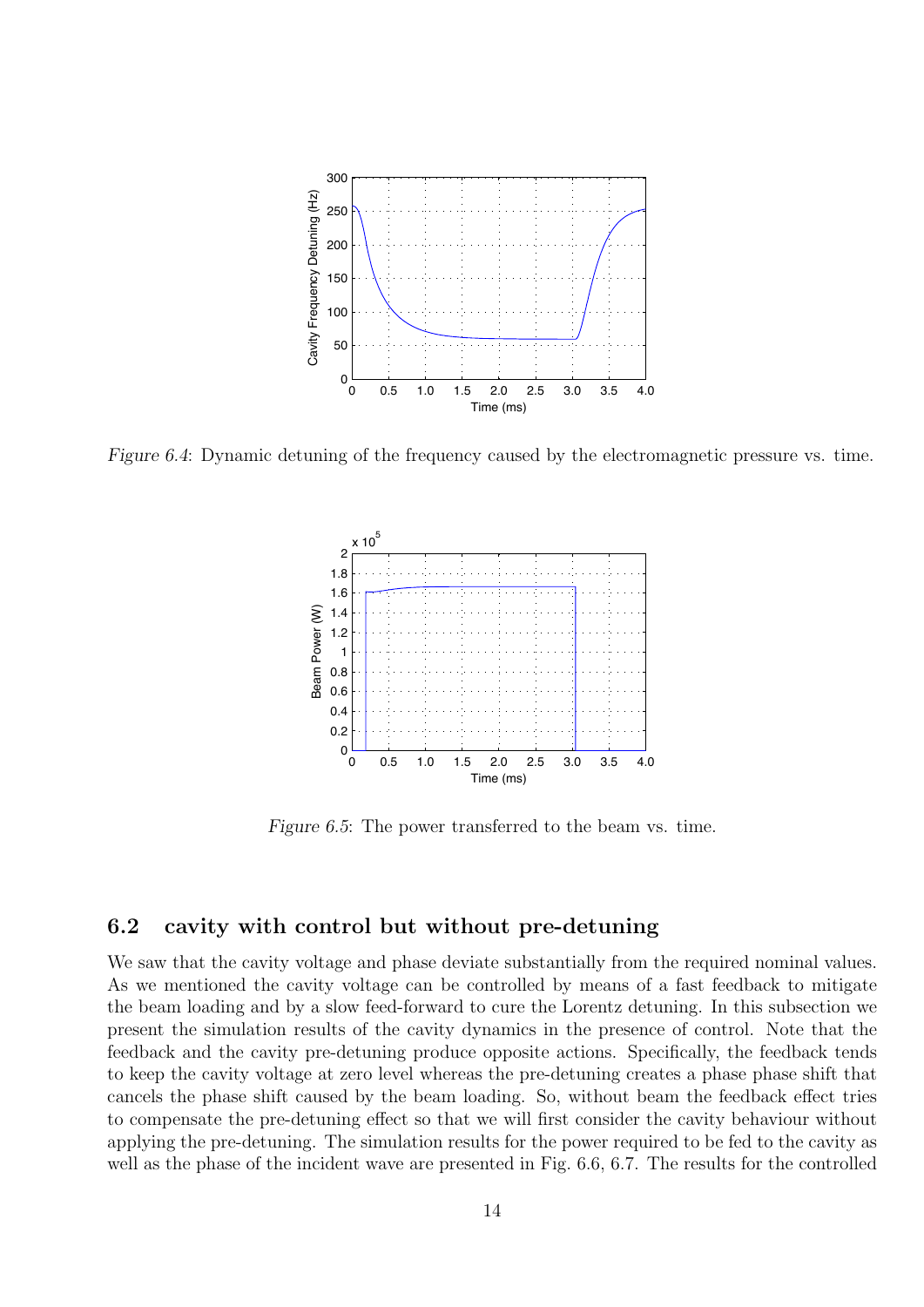<span id="page-15-0"></span>cavity voltage and phase are shown in Figs. [6.8](#page-16-0) and [6.9.](#page-16-0) Applying the feed-forward control by means of fast piezo-tuners one can also stabilize the cavity frequency as it is shown [6.10.](#page-17-0) The feedback regulation response is limited by a delay of a few microseconds such that the cavity phase deviates by around two degrees from the nominal value during the beam injection. As a result, the power transferred to the beam is not well stabilized as one cam see in Fig. [6.11.](#page-17-0) This phase error rising in each cavity is systematic and its cumulative effect strongly degrades the beam quality. In the next subsection we analyse how to reduce this systematic error in phase.



Figure 6.6: The power feed to the cavity (on the left) and the phase of the incident wave (on the right) vs. time. The stepwise variation of the incident power and stabilization control are applied but there is not cavity pre-detuning.



Figure 6.7: Detailed view of the incident power and associated with it phase around the moment of the beam injection. vs. time.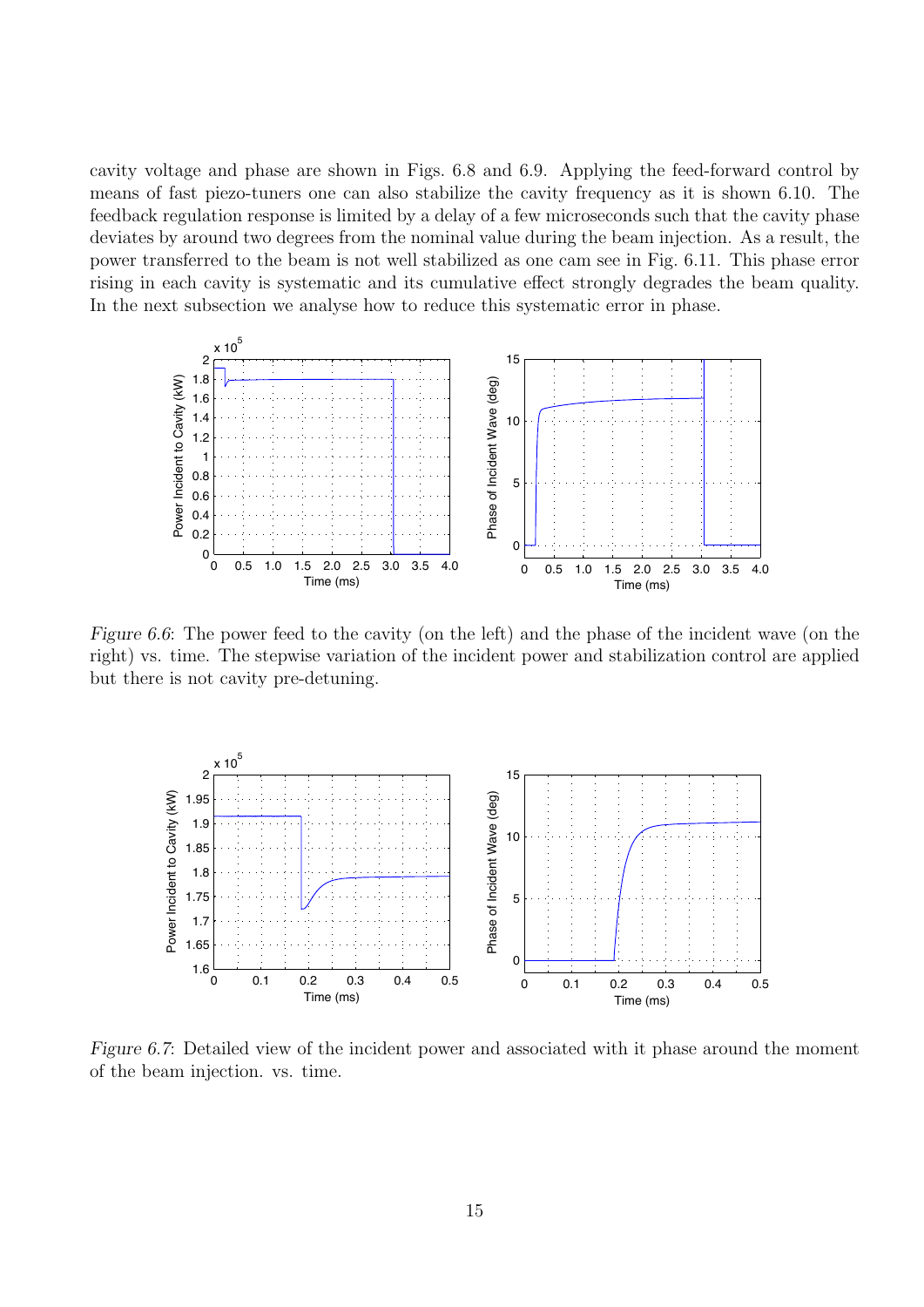<span id="page-16-0"></span>

Figure 6.8: The cavity voltage magnitude and phase vs. time.



Figure 6.9: Detailed view of the cavity voltage magnitude and phase dynamics around the moment of the beam injection.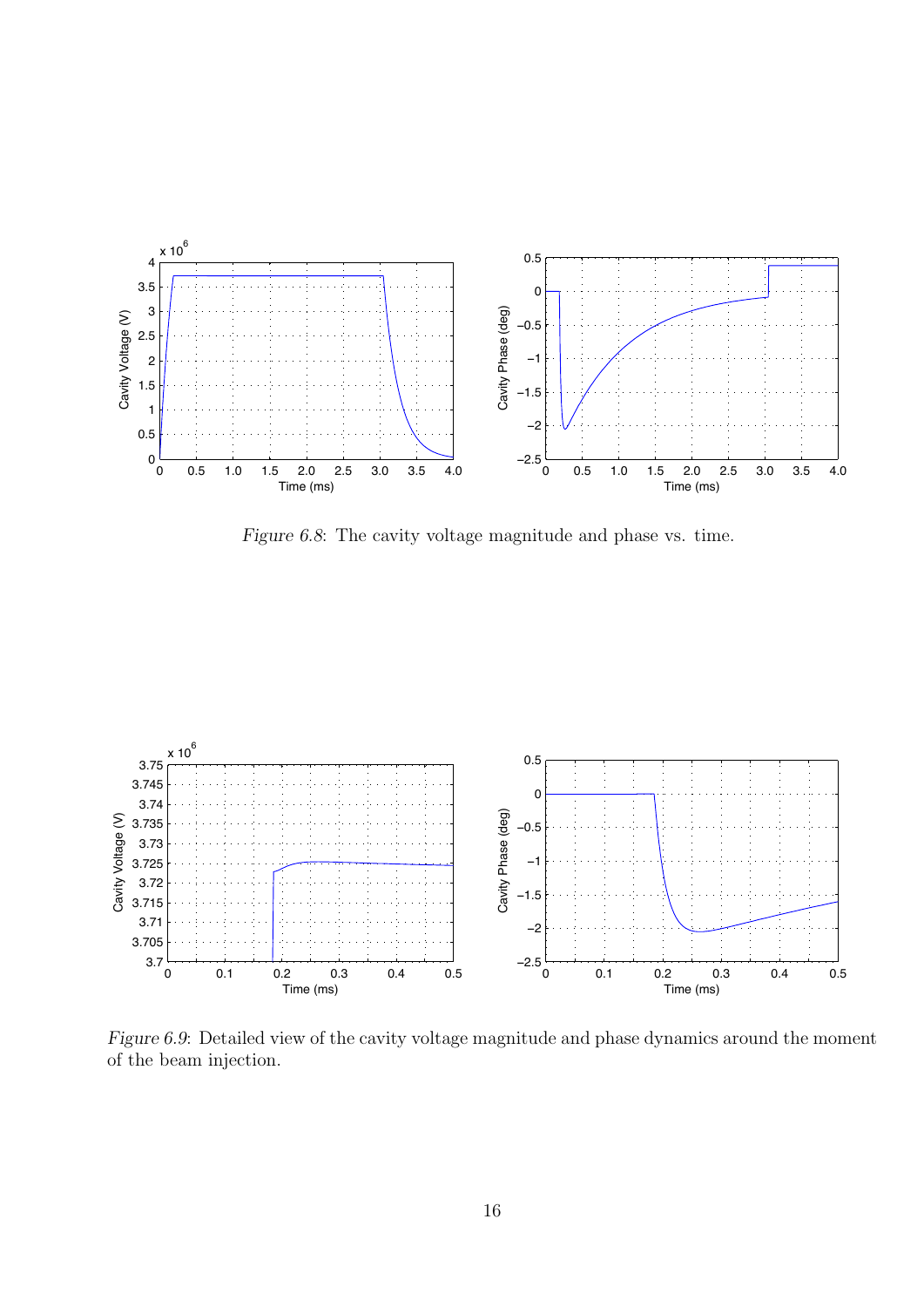<span id="page-17-0"></span>

Figure 6.10: Dynamic detuning of the frequency caused by the electromagnetic pressure vs. time.



Figure 6.11: The power transferred to the beam vs. time (on the left) and detailed view around the moment of the beam injection (on the right).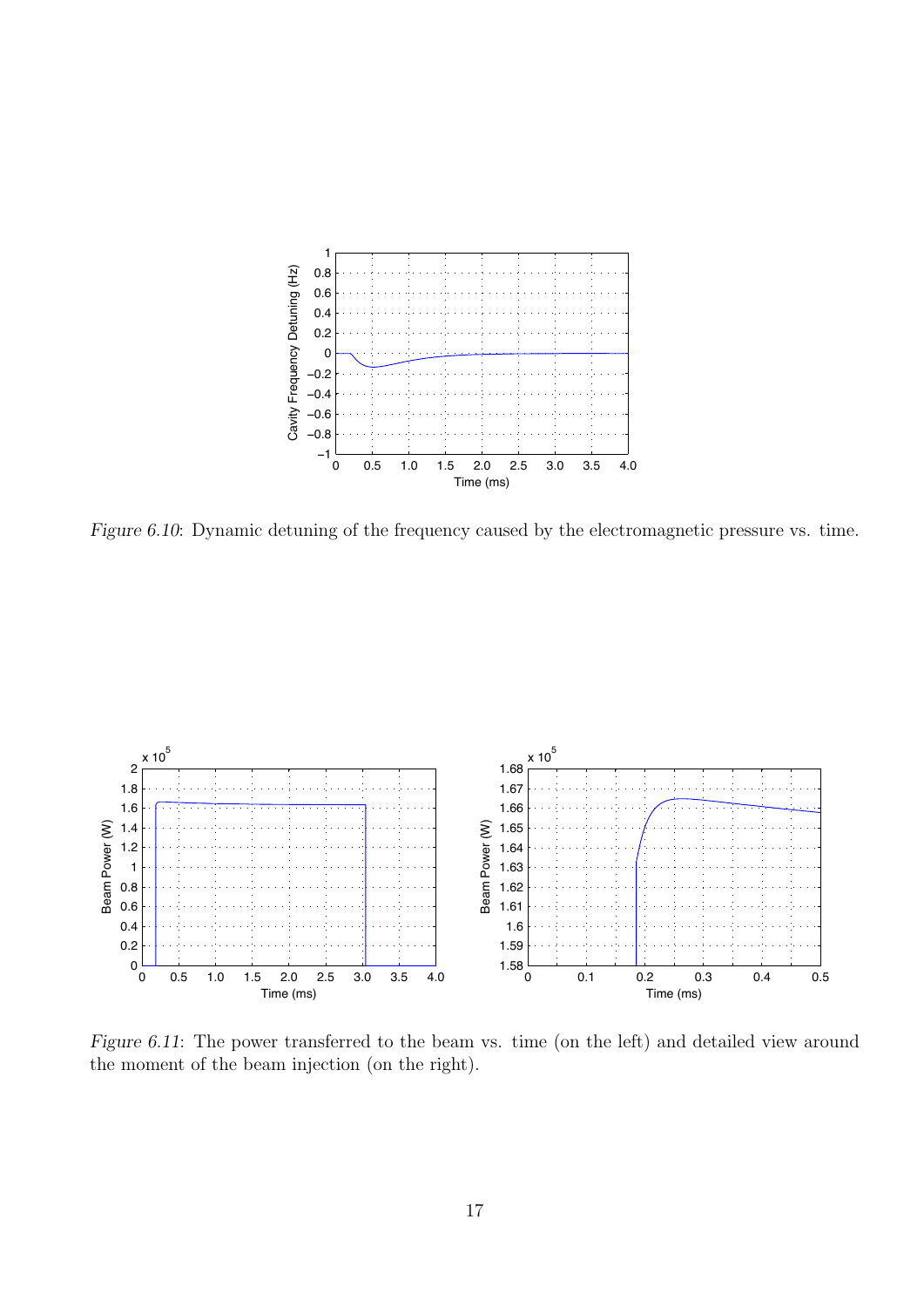#### <span id="page-18-0"></span>6.3 cavity with control and pre-detuning

To mitigate the delay effect and associated with it the phase jump when the beam enters the cavity, we propose to use the cavity pre-detuning technique and turn on the feedback at the generator start-up. Then, without beam the phase shift caused by the pre-detuning is undercompensated by feedback because of delay and this undercompensated phase shift cancels the phase jumps when the beam enters the cavity. As a result, the cavity voltage and phase deviations are stabilized within 20 microseconds with an accuracy of  $0.1\%$  and  $0.5^{\circ}$ , respectively. The incident power, cavity voltage magnitude and phase, the frequency detuning and the beam power as functions of time are shown in Fig. 6.12, 6.13, [6.14](#page-19-0), [6.15](#page-19-0), [6.16](#page-20-0) and [6.17,](#page-20-0) respectively.



Figure 6.12: The power feed to the cavity (on the left) and the phase of the incident wave (on the right) vs. time. The cavity pre-detuning, stepwise variation of the incident power and stabilization control are applied.



Figure 6.13: Detailed view of the incident power and associated with it phase around the moment of the beam injection. vs. time.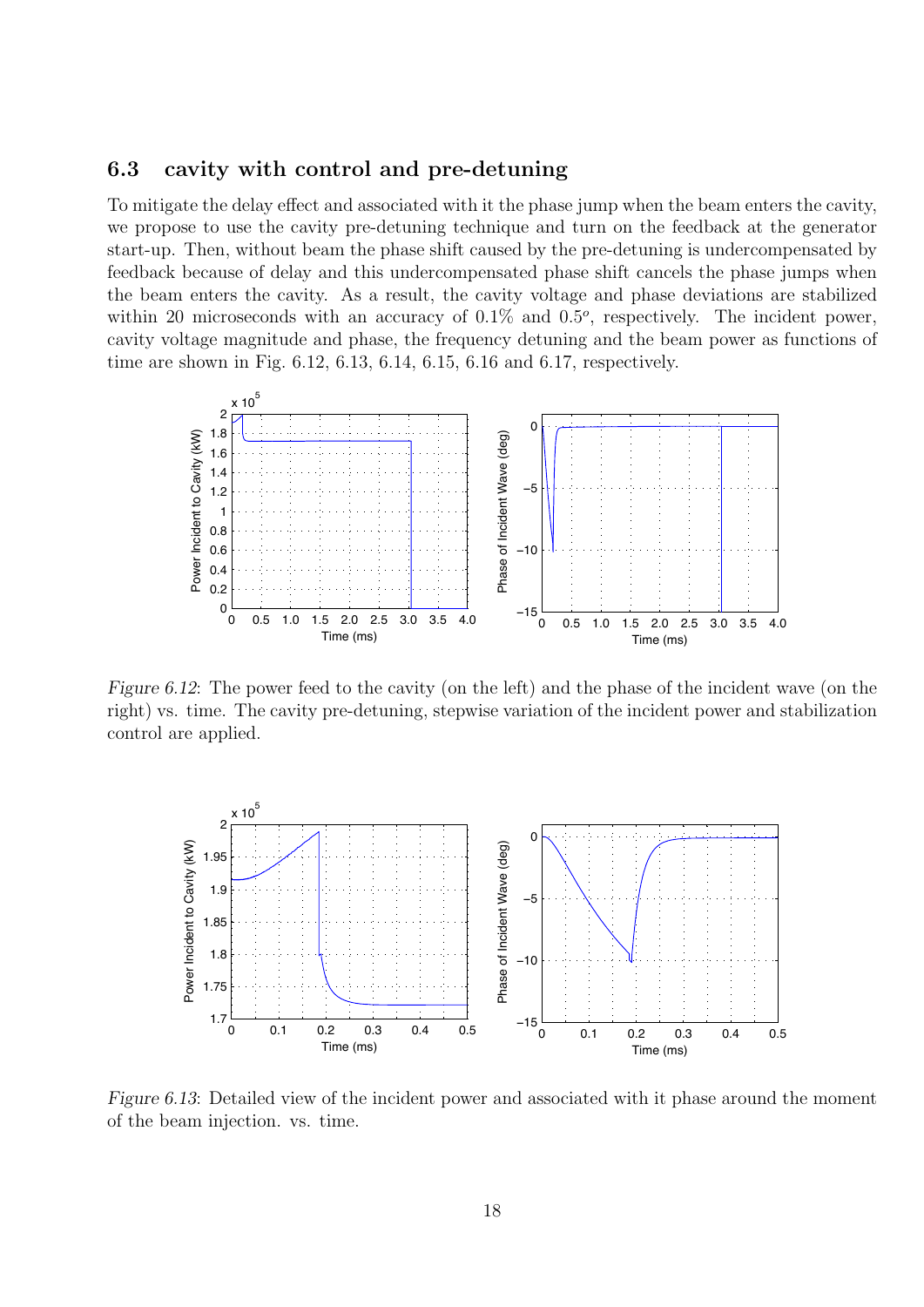<span id="page-19-0"></span>

Figure 6.14: The cavity voltage magnitude and phase vs. time.



Figure 6.15: Detailed view of the cavity voltage magnitude and phase dynamics around the moment of the beam injection.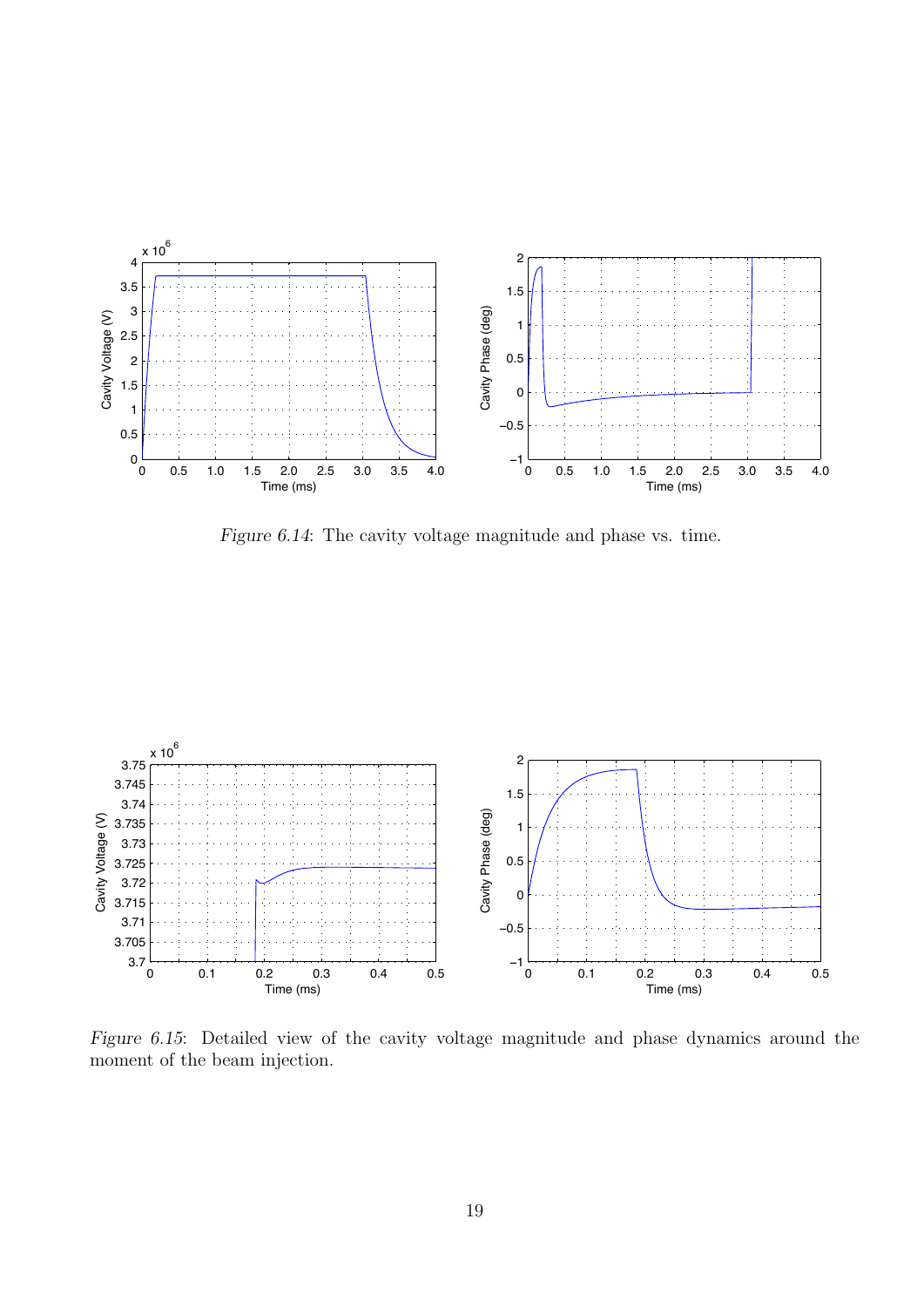<span id="page-20-0"></span>

Figure 6.16: Dynamic detuning of the frequency caused by the electromagnetic pressure vs. time.



Figure 6.17: The power transferred to the beam vs. time (on the left) and detailed view around the moment of the beam injection (on the right).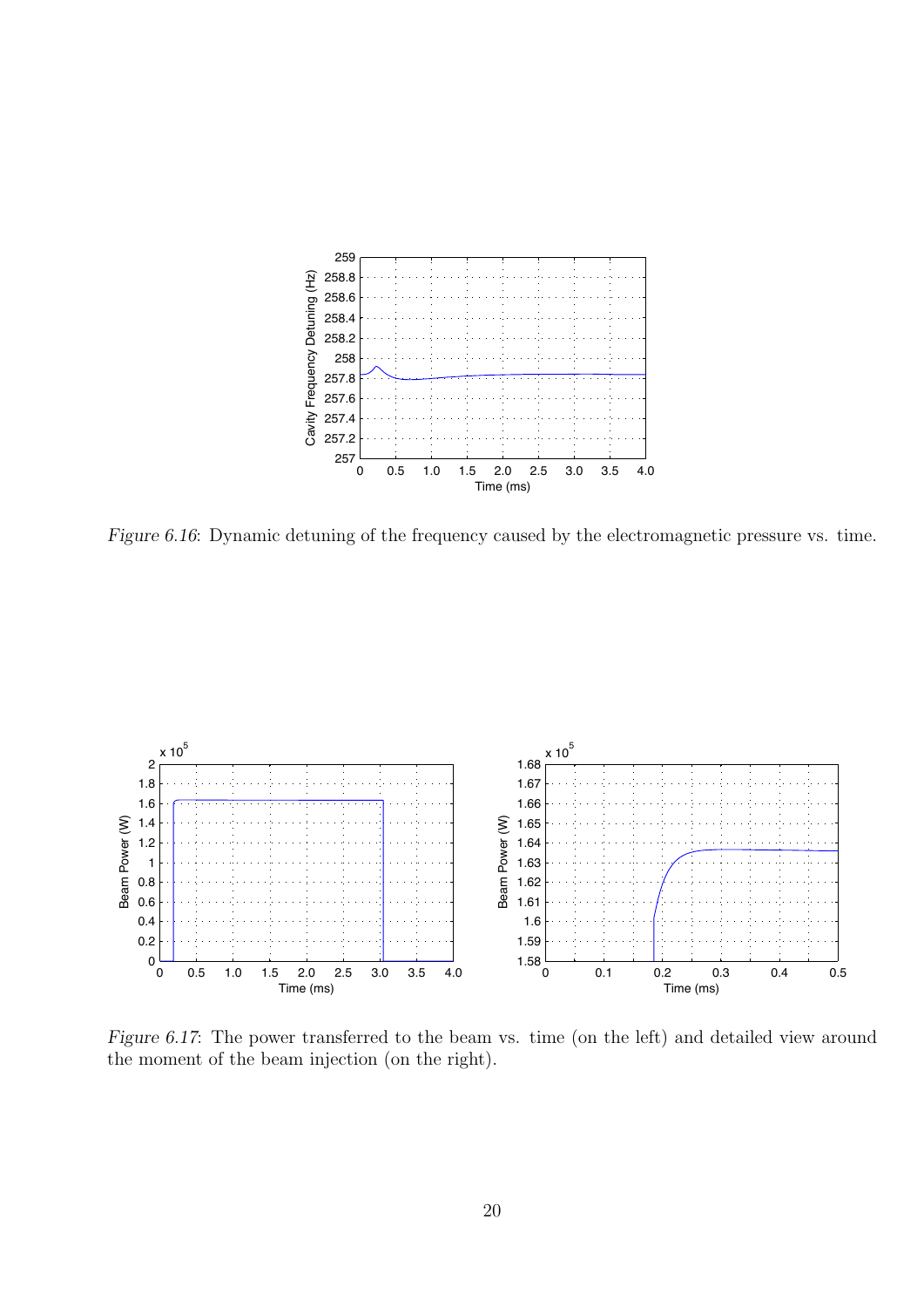### <span id="page-21-0"></span>7 RF Power Consumption along the Spoke LINAC

Using the Simulink model with implemented feedback and feed-forward one can calculate the voltage and phase dynamics in each cavity of the ESS spoke LINAC in the presence of the beam loading and Lorentz detuning. The peak and averaged (over the pulse) RF power required to be fed from the coupler to the cavity are presented in Fig. 7.1. The power transferred to the beam in each cavity is also presented. In our calculations we considered the worst case when the Lorentz force detuning is not compensated by feed-forward. At the same time, the spoke cavity is stiff and the Lorentz detuning is weak. One can see that in the current design of the ESS spoke LINAC almost all RF power is on average transferred to the beam. But the peak RF power required to compensate the beam loading can exceed the average power by 20% at the beginning of the spoke LINAC because the beam is accelerated substantially off-crest. The simulation results for the upgraded ESS LINAC with a current of 75 mA are shown in Fig. [7.2.](#page-22-0) Recall that the pulse of incident RF power has a stepwise shape with a peak of a duration around 200  $\mu$ s at the begining. This peak is followed by the main part of an RF pulse of around 2.86 ms. This main part is substantionally smaller in terms of power and only a few per cents higher than the power transferred to the beam. Thus, with the present ESS LINAC design the RF overhead on average is quite low. The maximal power required to the coupler is 260 kW for a 50 mA beam and 410 kW for a 75 mA beam.



Figure 7.1: The incident peak (red curve) and average (green curve) power to be fed to each spoke cavity coupler for 50 mA beam current are shown. The power transferred to the beam in each cavity is represented by the blue curve.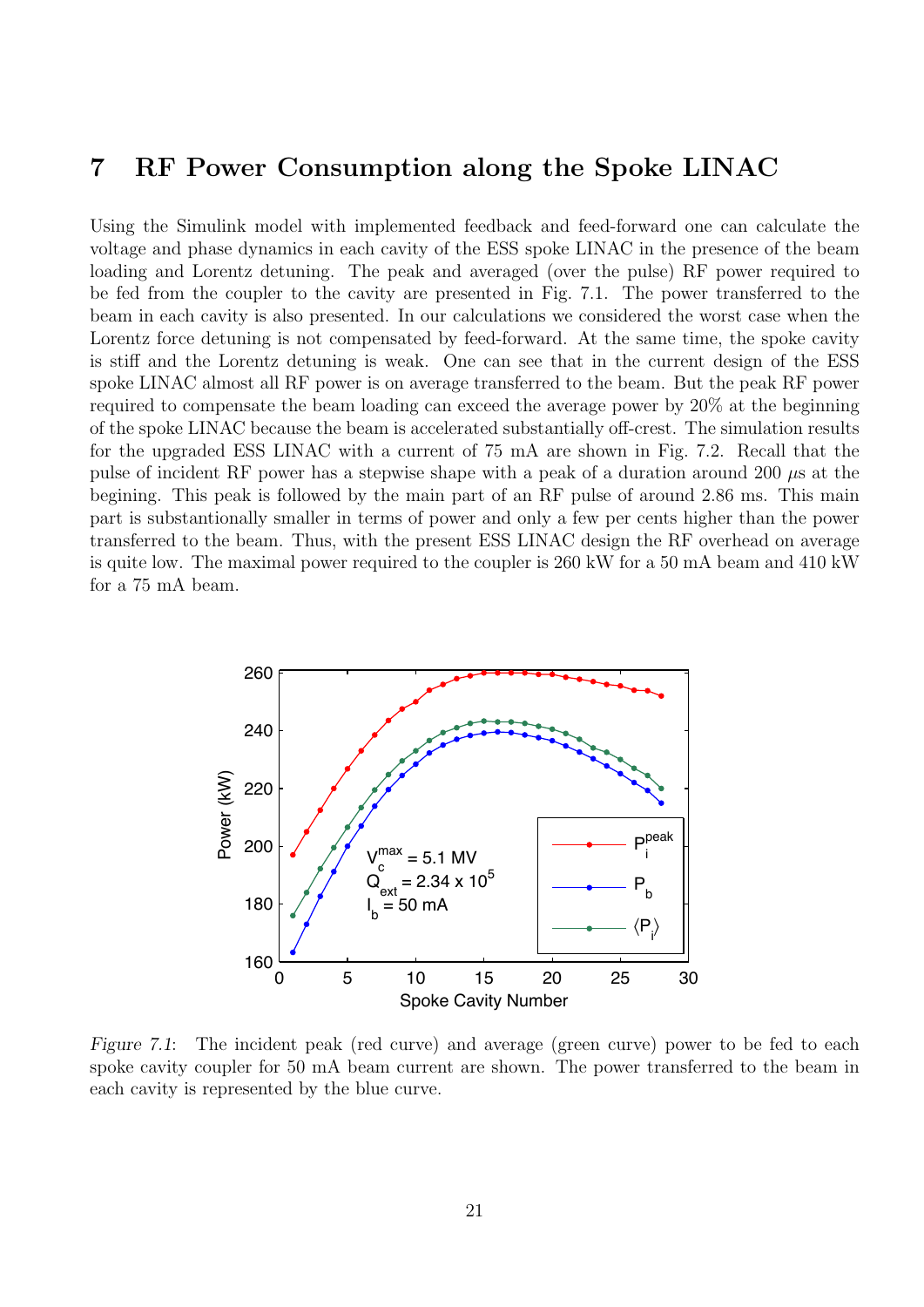<span id="page-22-0"></span>

Figure 7.2: The incident peak (red curve) and average (green curve) power to be fed to each spoke cavity coupler for 75 mA beam current are shown. The power transferred to the beam in each cavity is represented by the blue curve.

## 8 Conclusion

It turns out that using the cavity pre-detuning, stepwise variation of the incident power and feedback as well as feed-forward control one can stabilize the voltage magnitude and phase on the nominal level within 20  $\mu$ s whereas without the cavity pre-detuning the phase stabilization can not be achieved because of feedback loop delay.

The power overhead is mainly dictated by the beam loading because of high beam current. Therefore, the substantial power overhead lasts only around 200 microseconds but the ratio of the peak power to the average power is significant and reaches 20% at the beginning of the spoke LINAC. This significant overhead at the beginning is the result of mismatch between the beam velocity and cavity phase velocity so that the transmission line is also mismatched to the cavity. In addition, at the begining of the spoke LINAC the beam loading is also stronger because of higher value of the synchronous phase (i.e. deviation from the on-crest acceleration is stronger). In the present ESS LINAC design the RF overhead on average is quite low. The maximum power required to the coupler is 260 kW for a 50 mA beam and 410 kW for a 75 mA beam. Taking into account an additonal safety margin of 15% to compensate for RF losses in a distribution line and RF source regulation  $^2$ , we expect that the RF source proving up to 300 kW for a 50 mA beam case and 450 kW for a 75 mA beam is suitable to drive the spoke cavities.

The authors would like to acknowledge S. Bousson who provided the electric field distribution of the double spoke cavity.

<sup>&</sup>lt;sup>2</sup>typically the klystron requires around 20% of the RF power overhead but by applying the linearization technique this overhead can be reduced